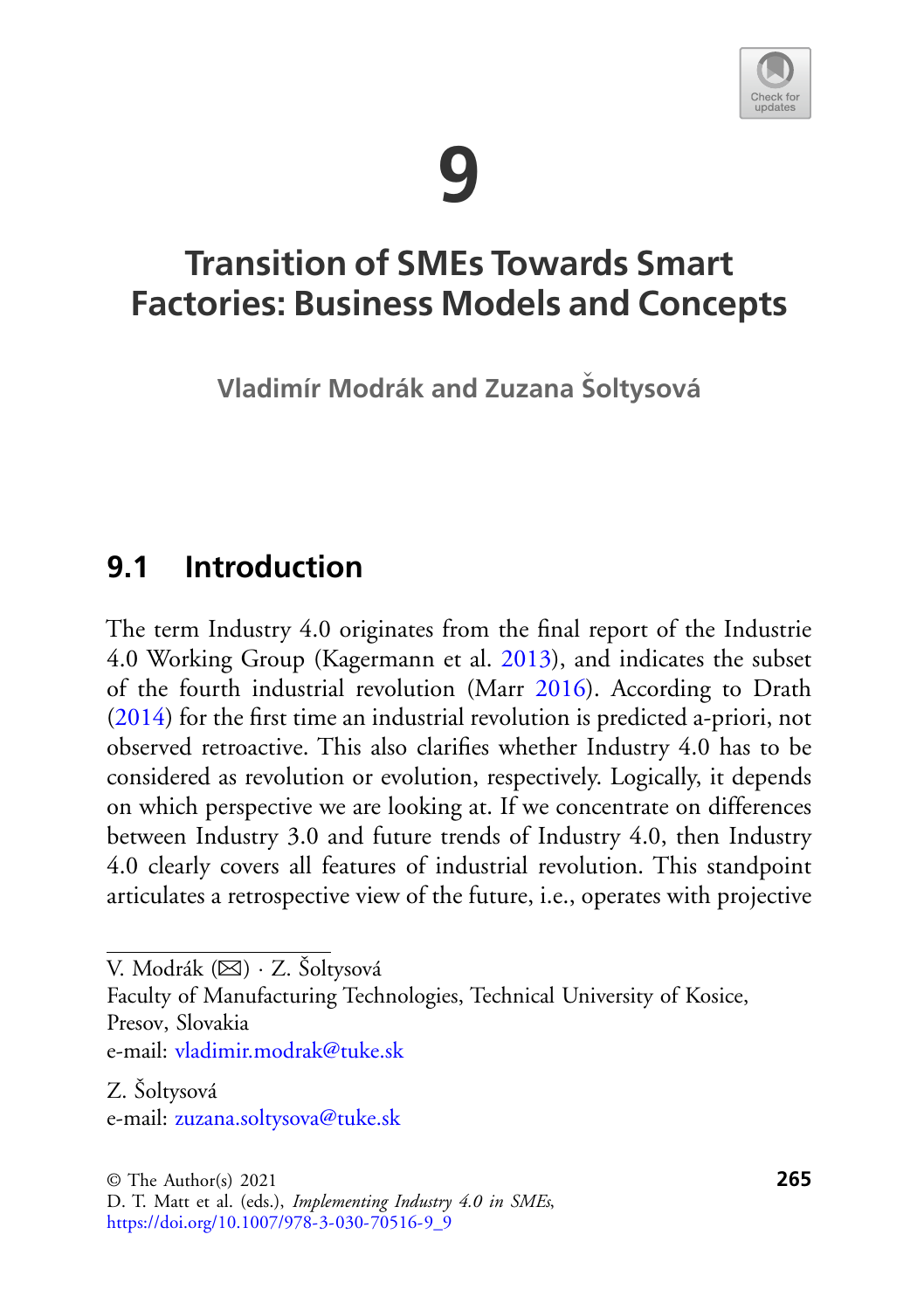interpretation of the past. On the other hand, each industrial revolution can be considered a separate milestone that takes some decades from beginnings to a substantial reworking the economy (Stearns [2015\)](#page-26-0). Thus, transformation towards digitization and smart manufacturing is evolutionary in its nature.

Industry 4.0 is frequently discussed from a technological perspective, since advanced technology is indispensable for success of this strategy. In spite of this, only few representative roadmaps for Industry 4.0 technologies adoption are available (Qin et al. [2016\)](#page-25-1) and most of them are not well suitable for SMEs. However, issues that are no less of importance in context of this conception are concerned with *advanced business models* and *human-centred manufacturing* conception.

This chapter aims to analyse implementation success factors of Industry 4.0 especially from business models perspective, and also to address some features of human-centred manufacturing in terms of small- and medium-sized enterprises (SMEs). The motivation of this research is awareness of the importance that just a combination of the selected decisive success factors can significantly help businesses to become more competitive and improving their performance.

When focusing on business models in the context of Industry 4.0 transformation, it is quite obvious that such models will need to adopt new businesses trends, such as mass customization, platform-based businesses, networking manufacturing or creativity-based businesses, respectively. The most related ones are platform-based businesses and mass customization business models. While mass customization practice is relatively well supported by existing methodological frameworks (see, e.g., Pine [1993;](#page-25-2) Modrak [2017\)](#page-25-3), platform-based business models such as sharing businesses present rather new disruptive approaches, which are not easy to define and categorize. Therefore, the main part of this chapter presented in Sect. [9.3](#page-4-0) is devoted to a systematic review on platform-based business models literature using quantitative and qualitative approaches in order not only to map its rapid growth, but also to analyse relation between platform-based business models and traditional business models. The findings of this analysis are summarily presented in Table [9.2.](#page-13-0) Subsequently, in the same section, existing traditional business models will be analysed how they can be adopted by implementing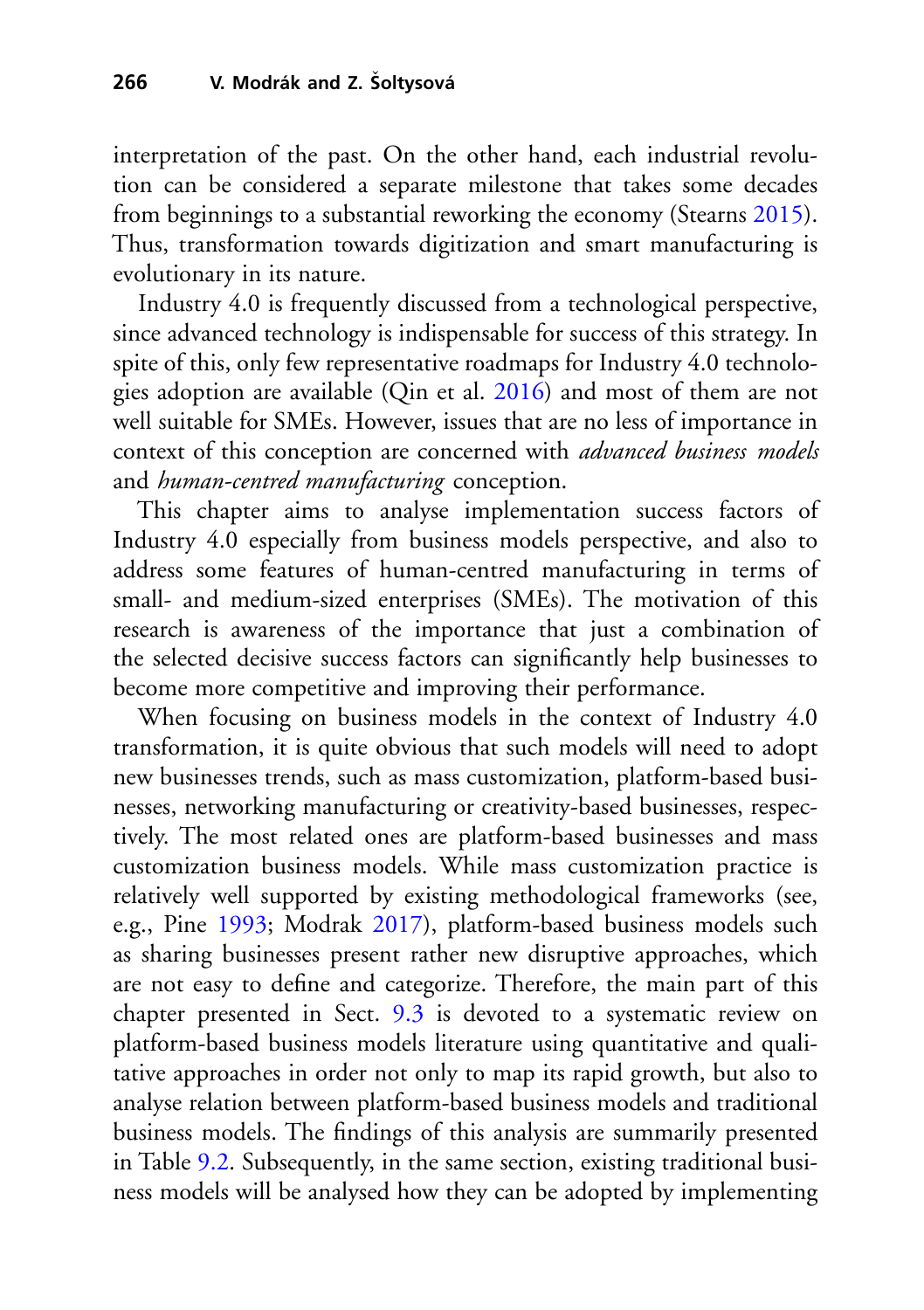features of advanced business models. As the result of this analysis for SMEs, the two possible strategies for implementation of platform-based business models are proposed and described also in graphical form, see in Fig. [9.6.](#page-16-0) Then, in Sect. [9.4,](#page-18-0) some related aspects of human-centred manufacturing approach will be outlined. Finally, in the Conclusion section, we summarize main ideas from the chapter and provide general findings.

In order to emphasize a comprehensive view of this complex problem, the next section aims to point out the importance of systems approach in implementation of Industry 4.0 concept for SMEs. The necessity to start from high conceptual understanding of the problem is quite clear, but often underestimated. For this reason, the next section can be useful at least for giving an example how systems approach can be used to capture a general conceptual model of the systems thinking for better understanding the relationships between main elements of the smart factory model.

## **9.2 Importance of Systems Approach in Transforming Organizations**

A successful organization transformation, in generally, requires at least an enterprise strategy, executive leadership, a series of decisions and also change in mindset. In addition, an enterprise strategy has to be viewed comprehensively, i.e. as a set of mutually interactive subsystems, components or parts. One of powerful way to see things mutually influential to one another offers system approach, which is also called the structured analysis and design technique. This approach can be also effectively used for understanding of decisive factors influencing transformation of enterprises into smart organizations. The range of the critical success factors (CSFs) depends on specifics of each company, but at least the three of them, identified in previous section, can be considered as crucial elements. These elements are more specifically represented by *advanced manufacturing technologies* including advanced information communication technologies (ICTs), *advanced business models* using online platforms and *human-centred manufacturing* conception.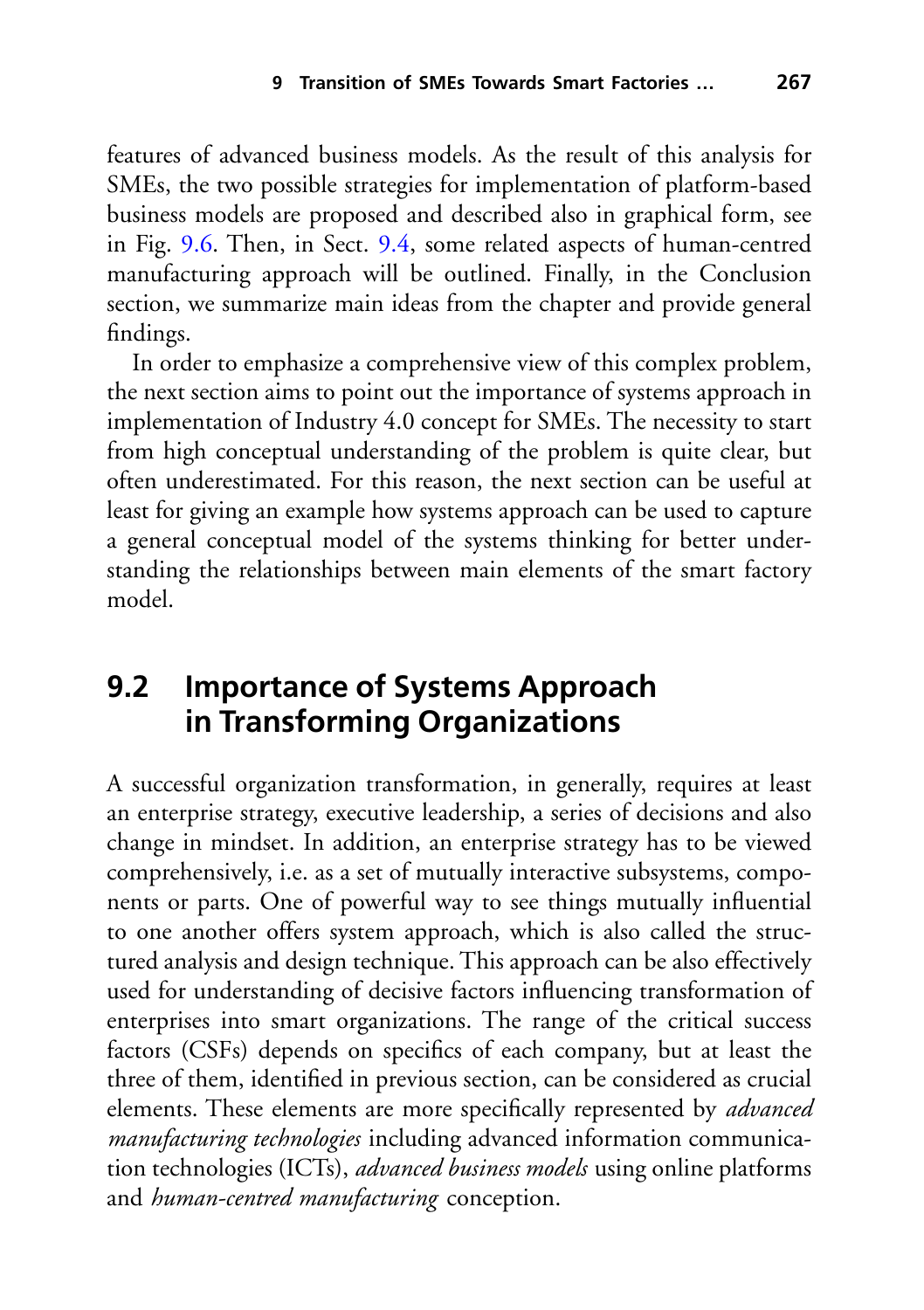Nevertheless, the question can arise of why an a priori systems approach in transforming enterprises into smart organizations has considerable potential for success in this effort. The main advantage of this approach lies in the fact that the CSF elements have to be perceived by transforming companies as whole, not merely as a collection of parts, especially at the first stages of the projects. On the contrary, if this approach is not explicitly neither implicitly employed, it usually leads to an atomic way of thinking that is perceived as a syndrome of cognitive immaturity (Maslow [1981\)](#page-25-4). Systems approach can be regularly defined through systems thinking definitions, e.g. as "a framework for seeing interrelationships rather than things, for seeing patterns of change rather than static snapshots" (Bahill and Gissing [1998\)](#page-21-0). According to Halecker and Hartmann [\(2013\)](#page-23-0) "systems thinking requires a holistic, interdisciplinary and integrated approach". Directly applicable definition for the purpose of our study states that systems thinking consists of the three kinds of conceptual resources, which are: elements, interconnections and a purpose (Fig. [9.1a](#page-3-0)).

Then, model of systems thinking can be converted for identifying of decisive factors influencing transformation of enterprises into smart factories, as it is shown in Fig. [9.1.](#page-3-0) The meaning of this model is to emphasize that the three specified basic elements are neither complementary nor alternative to each other, but they are mutually related in a complete causal structure. In order to show their importance, the



<span id="page-3-0"></span>**Fig. 9.1 a** Basic components of systems thinking, **b** Systems model of smart factory with its main elements and interconnections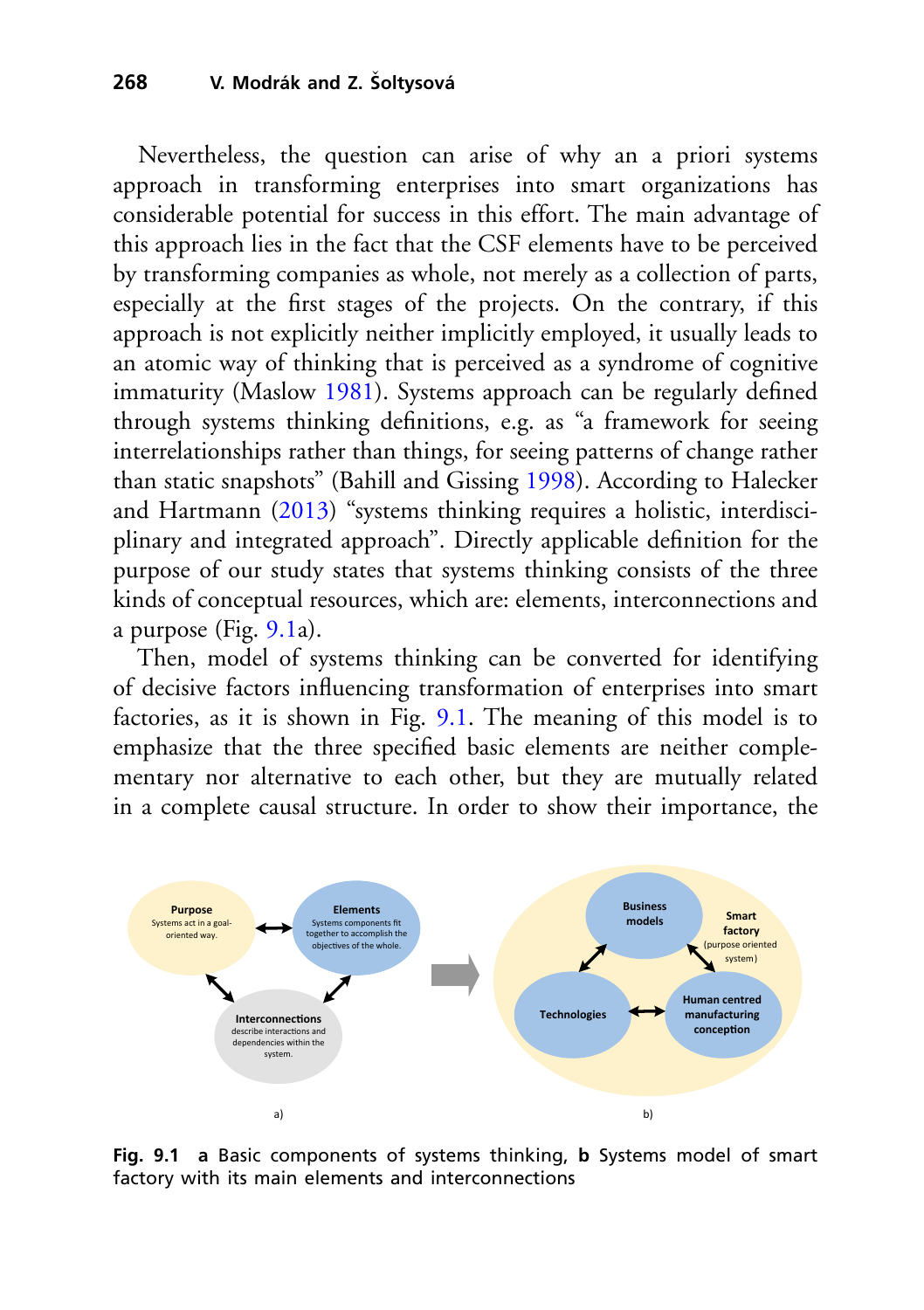following two sections are dedicated to describe two of these elements in more detailed way.

## <span id="page-4-0"></span>**9.3 Transition of SMEs Towards Platform-Based Business Models**

As this topic of platform-based business models is widely studied in recent literature, we firstly map different approaches to sharing economy practice and structurally analysed them. Subsequently, in Sect. [9.3.2,](#page-13-1) qualitative analysis of studied literature sources will be provided. The next Sect. [9.3.3](#page-17-0) summarizes typical features of platform-based business models.

#### **9.3.1 A Quantitative Analysis of Platform-Based Business Models**

Due to the fact that platform-based business models are widely discussed in literature, the quantitative review is an efficient way to analyse research directions and anticipated tendencies. In this order, we started with mapping of number related publications by years. For the purpose, the Web of Science (WOS) database was chosen. Firstly, a research strategy was chosen by finding literature sources related to the term "sharing economy**"** as part of title, abstract or as keyword on WOS portal searched on July 26, 2020. Then, a total of 2166 potentially relevant papers were found through this database, while 632 publications are open access. Distribution of papers by years of publication is graphically depicted in Fig. [9.2.](#page-5-0)

The literature sources from Fig. [9.2](#page-5-0) consist of journal articles (1571 papers); conference proceedings articles (440 papers); book chapters (76 items); review articles (71 papers); editorial materials (66 papers); book reviews and books (28 papers).

In the next step, the top ten journals, where related papers are published, were selected. Subsequently, they are arranged by number of the papers published in these journals in descending order, namely: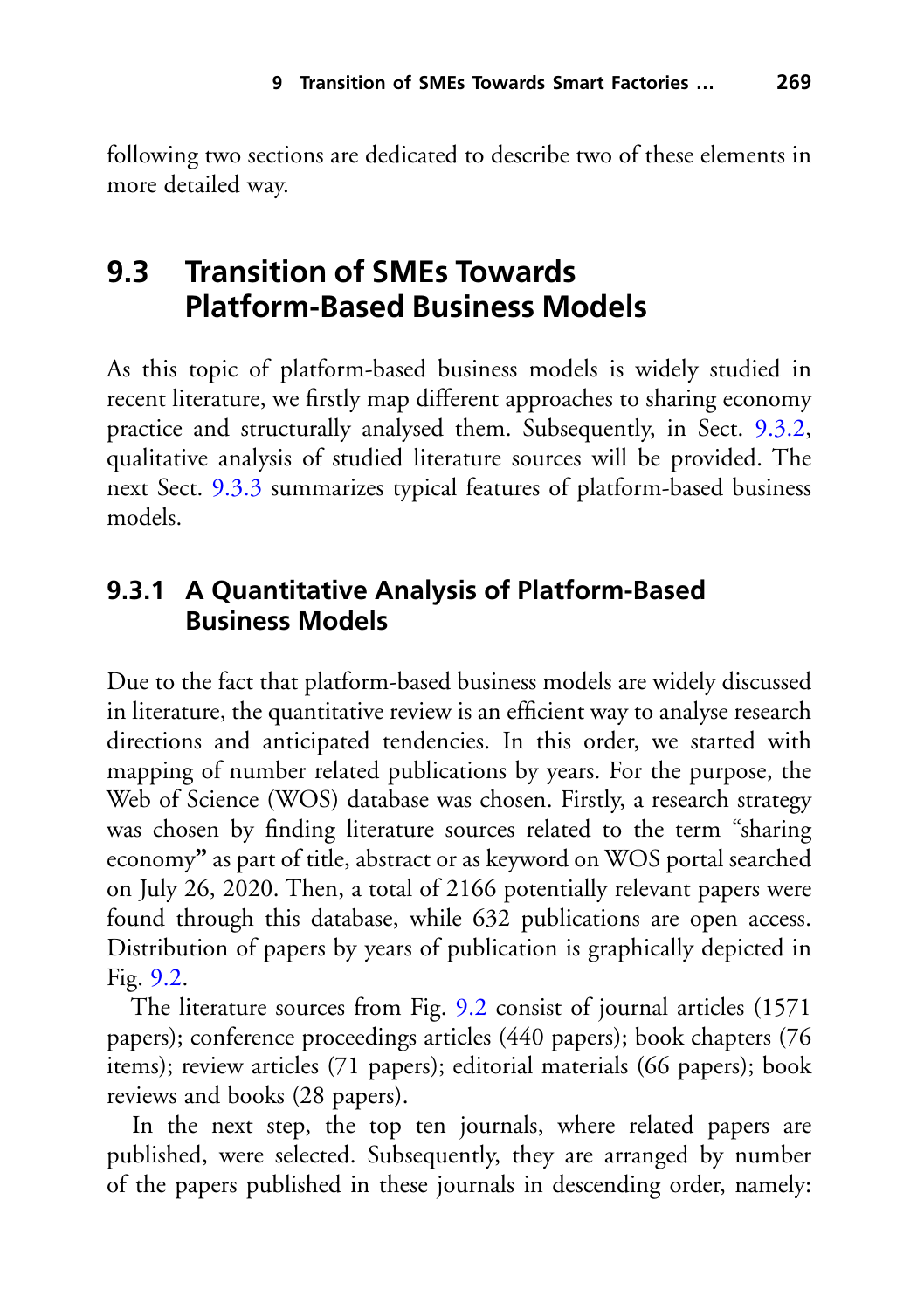

<span id="page-5-0"></span>**Fig. 9.2** Distribution of papers by years of publication

Sustainability (105 papers); International Journal of Hospitality Management (50 papers); Journal of Cleaner Production (50 papers); International Journal of Contemporary Hospitality Management (32 papers); Current Issues in Tourism (30 papers); Advances in Social Education and Humanities Research (27 papers); Technological Forecasting and Social Change (25 papers); Tourism Management (22 papers); Annals of Tourism Research (20 papers); and Cambridge Handbook of the Law of the Sharing Economy (20 papers). A distribution of the journal papers according to this categorization including journal impact factor (IFs) is shown by graph in Fig. [9.3.](#page-6-0)

Finally, distribution of literature sources is provided with respect to the top 15 research areas. Based on that, it can be stated that 792 papers are related to Business Economics; 404 papers to Social Sciences; 318 papers to Computer Science; 299 papers to Environmental Sciences Ecology; 284 papers to Engineering; 225 papers to Science Technology; 128 papers to Government Law; 85 papers to Operations Research and Management Science; 79 papers to Transportation; 76 papers to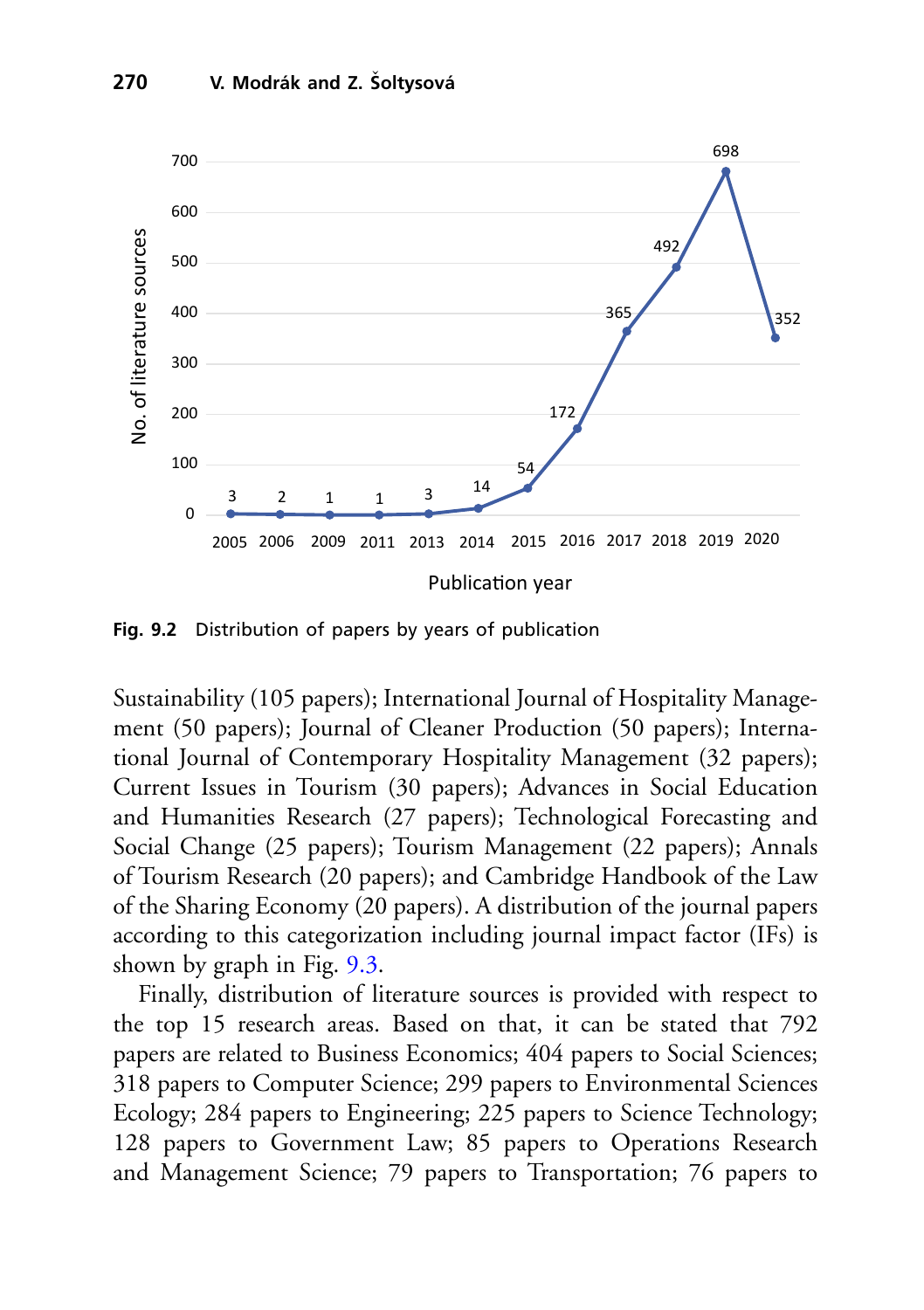

<span id="page-6-0"></span>**Fig. 9.3** Papers distribution published in the selected journals

Sociology; 73 papers to Information Science and Library Science; 71 papers to Geography; 68 papers to Public Administration; 59 papers to Telecommunications; and 53 papers to Urban Studies. Categorization of the analysed publications from the view of research areas is presented in Fig. [9.4.](#page-6-1)



<span id="page-6-1"></span>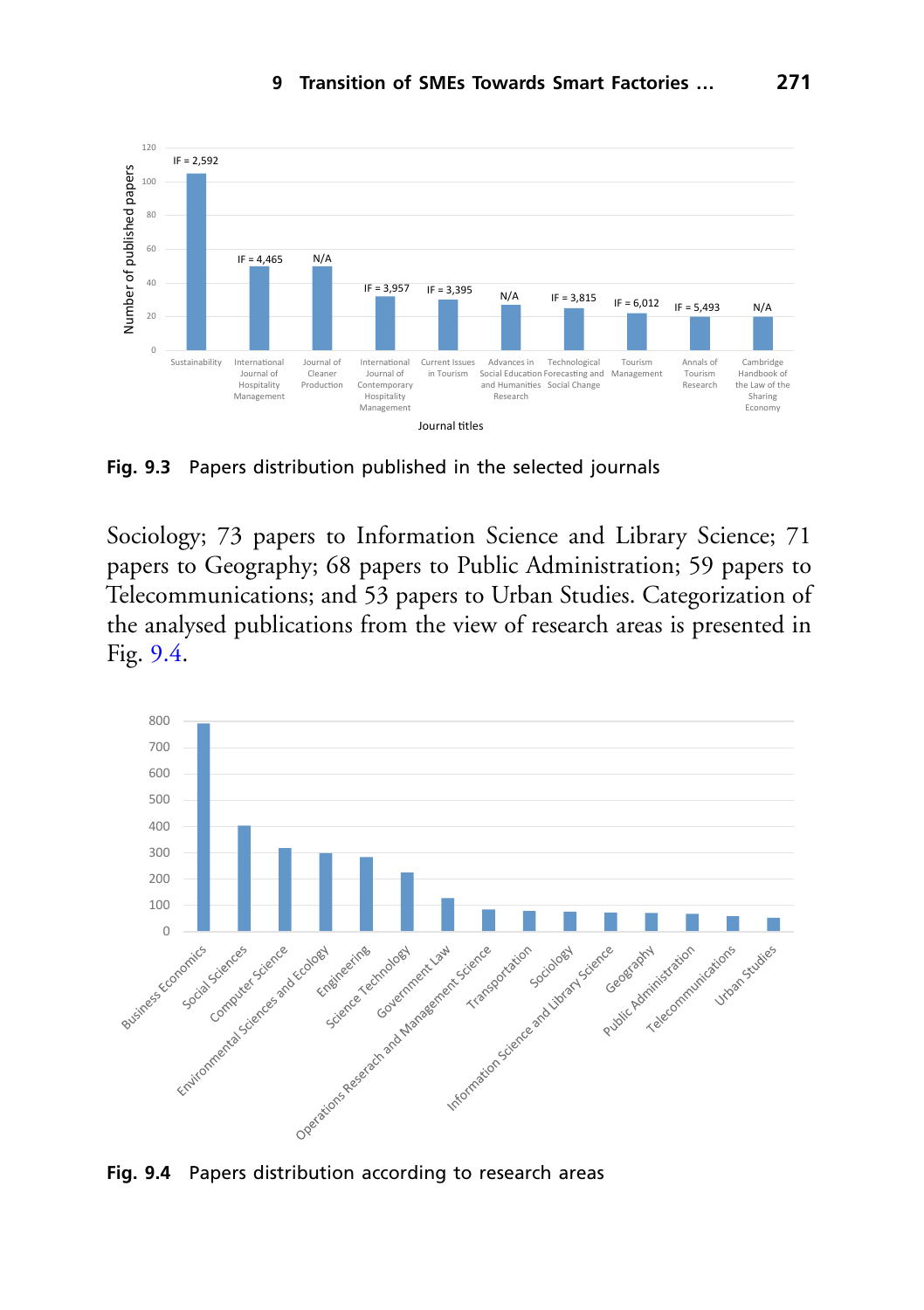The literature sources shown in previous figure are distributed according to the most frequent research areas. Publications in the research area of *Business economics* are focused on, e.g., analysis of selected marketplaces; analysis of the influences of Airbnb on hotels; business models for the sharing economy; sustainability of sharing economy (see, e.g., Belk [2014a\)](#page-21-1). Related papers to area of *Social sciences* are oriented on, e.g., analysis of the future of the sharing economy; description of customers' satisfaction with accommodation; analysis of customer´s perspectives; analysis of review comments; mapping Airbnb in countries (see, e.g., Ert et al. [2016\)](#page-22-1). Publications related to *Computer science* research area are addicted on, e.g., analysis of blockchain technologies for an advanced and cyber-resilient automotive industry; framework for sharing economy based on Internet of things (IoT); designing markets with a focus on exchange platforms (see, e.g., Hawlitschek et al. [2018\)](#page-23-1). Research are of *Environmental sciences and ecology* contains publications focused on, e.g., analysis of motivation for intended sharing economy participation; examination of sustainable business models; sustainability analysis of sharing economy (see, e.g., Lan et al. [2017\)](#page-24-1). In *Engineering* area, we can find papers oriented on, e.g., marketing research on product design; exploration of sharing economy opportunities in the electricity sector; strategies based on sharing economy to manufacturers (see, e.g., Luchs et al. [2016\)](#page-25-5). Publications in *Science technology r*esearch area concentrated on, e.g., creation of framework adopting the multilevel socio-technical transition theory (see, e.g., Martin et al. [2017\)](#page-25-6). Literature sources in area of *Government law*, e.g., explore conflicts between business and government related to sharing economy; describe new regulators in cities; compare home sharing and sharing economy (see, e.g., Posen [2015\)](#page-25-7). In area of *Operations research and management science*, papers are mostly oriented on, e.g., optimal investment strategy for sharing platform; development of analytical framework to select business modes under the sharing economy; description of classical operations management theory and models, which can be used to study applications of sharing economy (see, e.g., Bellos et al. [2017\)](#page-22-2). Publications related to *Transportation* area are focused on, e.g., uncovering motives of business-to-consumer and peer-to-peer car sharing adopters; offering of vehicle-to-vehicle wireless power transfer; description of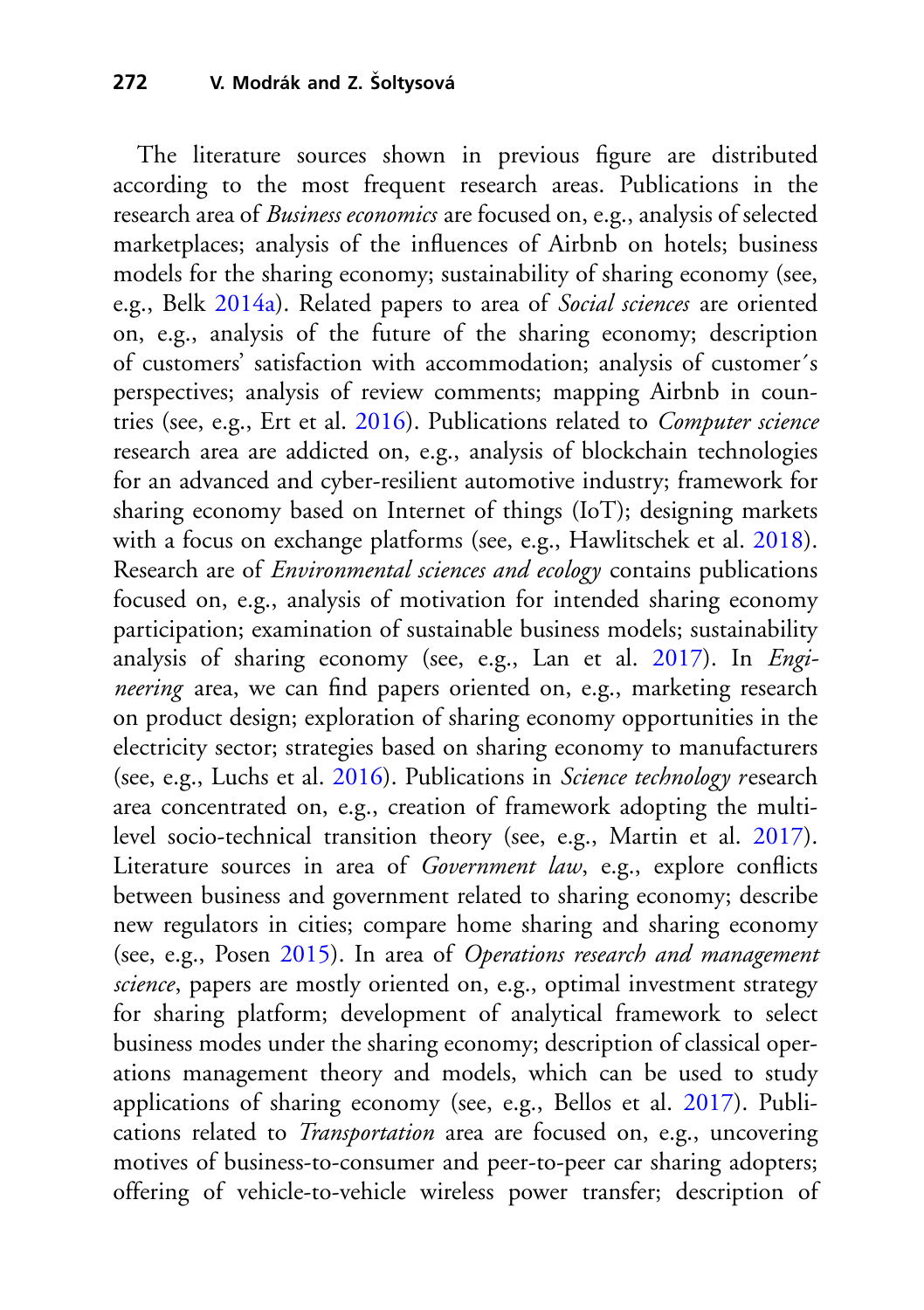sharing economy implications in transport sector (see, e.g., Birdsall [2014\)](#page-22-3). *Sociology* area consists of publications related to, e.g., analyse impact of sharing economy on exchange of moral values; analysis of ethnic discrimination in the sharing economy; explore tourists' willingness in providing negative reviews online to express poor experiences (see, e.g., Shuqair et al. [2019\)](#page-26-1). *Information science and library science* contains paper related to, e.g., sharing economy literature reviews; framework for future research, study the role of big data analytics in sharing economy (see, e.g., Sutherland and Jarrahi [2018\)](#page-26-2). Publications in the field of *Geography* are focused on, e.g., digital reputation issues and platform-based tourism; description of sharing economy usage in diverse countries; exploring the regional impact of Airbnb on urban environments (see, e.g., Lima [2019\)](#page-24-2). Publications related to *Public administration* area are oriented on, e.g., examination of consumers' value co-creation in sharing economy; description of civil opportunities in collaborative economy based on sharing economy (see, e.g., Nadeem et al. [2020\)](#page-25-8). In the area of *Telecommunications*, papers are focused on, e.g., description of cloudbased sharing platforms; collaborative consumption through mobile apps; exploring service quality among online sharing economy platforms (see, e.g., Li et al. [2017\)](#page-24-3). In relation to *Urban studies*, there are papers oriented on, e.g., study the understanding the spatial distribution in ridesharing; exploration of the ride-sharing adaption in urban areas of cities; study the understanding the spatial distribution in ride-sharing; exploration of the ride-sharing adaption in urban areas of cities (see, e.g., Ferreri and Sanyal [2018\)](#page-23-2).

It can be stated that, sharing economy phenomena presented as the exchange relation in the leading world economies is based on the increasing use of innovations and technologies related to Industry 4.0. And thus, brief description of selected publications with identified research domains related to the sharing economy and Industry 4.0 conception is depicted in Table [9.1.](#page-9-0)

This quantitative overview of the related literature firstly showed that sharing economy (SE) significantly attracted not only practitioners, but also scholar community in recent several years. This is clear evidence that SE phenomena cannot be perceived only as one of possible business approach, but contrariwise, SE-based business approaches vary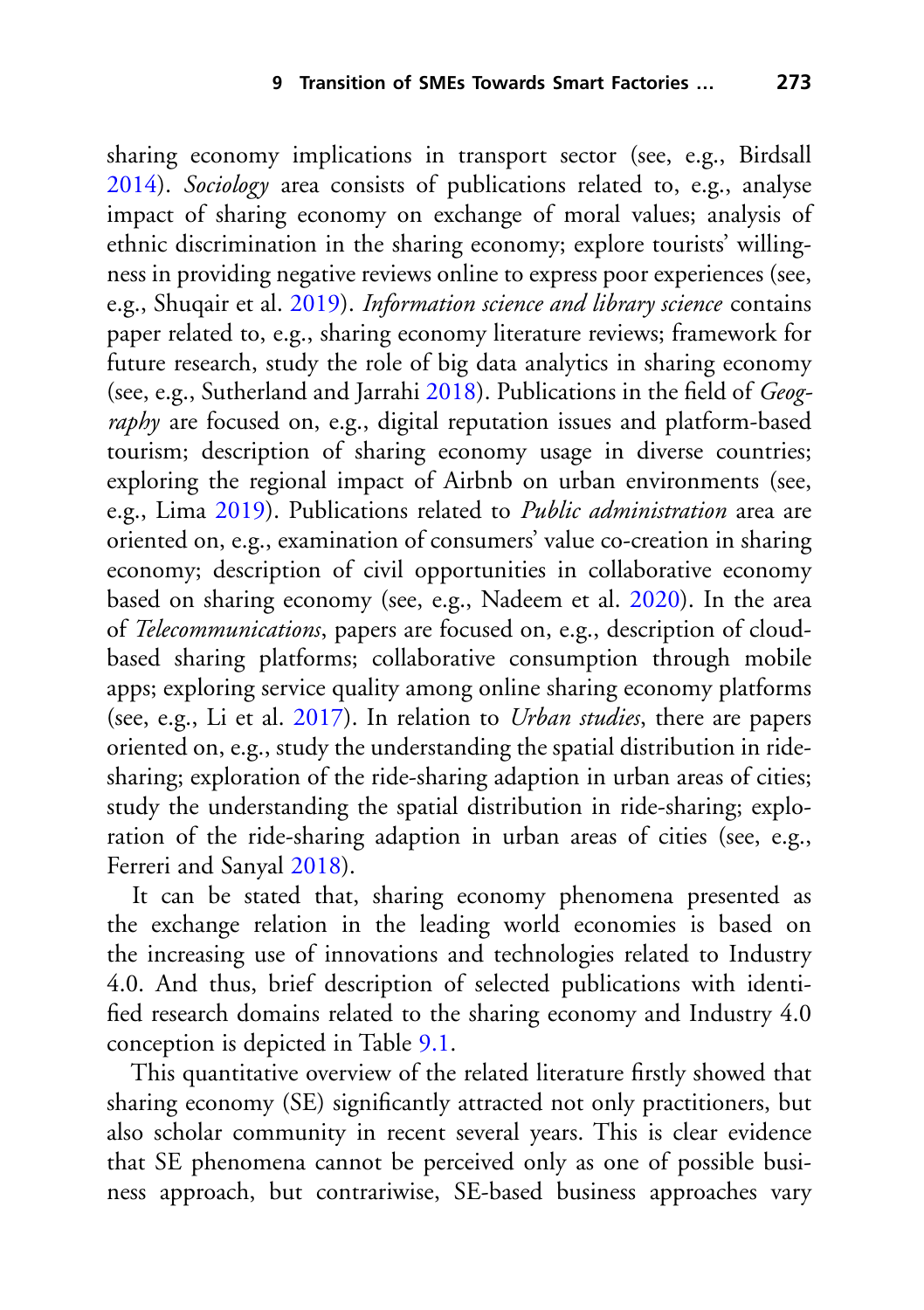<span id="page-9-0"></span>

| ֖֖֖֖֖֖֖֖֧֪ׅ֖ׅ֖֖֪֪֪ׅ֪֖֪֪֪֪֪֪֪֪֪֪֪֪֪֪֪֪֪֪֪֪֪֪֪֚֚֚֚֚֚֚֚֚֚֚֚֚֚֚֚֚֡֝֝֝֝֝֓֝֝֓֝֬֝֓֞֝֝֝֝֝֝֝֝֬ |
|---------------------------------------------------------------------------------------|
|                                                                                       |
|                                                                                       |
|                                                                                       |
|                                                                                       |
| J                                                                                     |
| ہ<br>و                                                                                |
| .<br>.<br>.                                                                           |
| =<br>=<br>=<br>=                                                                      |
| ;<br>i.                                                                               |
| :                                                                                     |
|                                                                                       |
| ble 9.1                                                                               |
|                                                                                       |

|                                                                                                         | Table 9.1 Brief description of selected publications on sharing economy in context of Industry 4.0                                             |                                                                                                                                                                                                                   |
|---------------------------------------------------------------------------------------------------------|------------------------------------------------------------------------------------------------------------------------------------------------|-------------------------------------------------------------------------------------------------------------------------------------------------------------------------------------------------------------------|
|                                                                                                         | Selected papers related to the                                                                                                                 |                                                                                                                                                                                                                   |
| Research domains                                                                                        | domains                                                                                                                                        | Brief description                                                                                                                                                                                                 |
| Sensors, loT, big data, artificial<br>intelligence (AI)                                                 | metallic natural resource-intensive<br>towards the sharing economy in<br>First-mover firms in the transition                                   | Paper offers novel implications for<br>operations management for the<br>the theory and practice of                                                                                                                |
|                                                                                                         | emerging industry 4.0 technologies<br>industries: Implications for the<br>circular economy and<br>(Jabbour et al. 2020)                        | sharing economy; and provides case<br>transitioning to the sharing<br>study on two companies<br>economy                                                                                                           |
| Mobile apps, digital platforms                                                                          | Crowd working: Jobs in the age of<br>digitalization and platform<br>economy (Wefersova 2020)                                                   | working platforms and analyse the<br>assessment of these digital crowd<br>This paper is focused on structural<br>situation of crowd workers                                                                       |
| IoT, cloud computing, cyber-physical<br>systems (CPS), data analysis, AI,<br>smart sensors and wireless | Industry 4.0 to accelerate the circular<br>scooter sharing (Pham et al. 2019)<br>economy: A case study of electric                             | of fundamental concepts of Industry<br>Article is oriented on the exploration<br>4.0 and the influential factors of                                                                                               |
| communication technology                                                                                |                                                                                                                                                | provide an enabling framework for<br>obtained results, Industry 4.0 can<br>Industry 4.0. According to the<br>the sharing economy in CE<br>implementation                                                          |
| Networking, data collected using<br>computer assisted telephone<br>interviews, business model           | economy in the B2B sector (Grondys<br>Implementation of the sharing<br>2019                                                                    | implemented using statistical testing<br>Paper analysis and assessment of the<br>enterprises in order to identify the<br>way how the exchange of material<br>resources between them is<br>sharing economy between |
| Data analysis using statistical<br>software, business models                                            | Development of a business model by<br>SME clients (Bolesnikov et al. 2019)<br>tailor-made value proposition for<br>introducing sustainable and | Article provides a systematic statistical<br>analysis of the proposed business<br>model's aspects on the selected<br>SMEs                                                                                         |
|                                                                                                         |                                                                                                                                                |                                                                                                                                                                                                                   |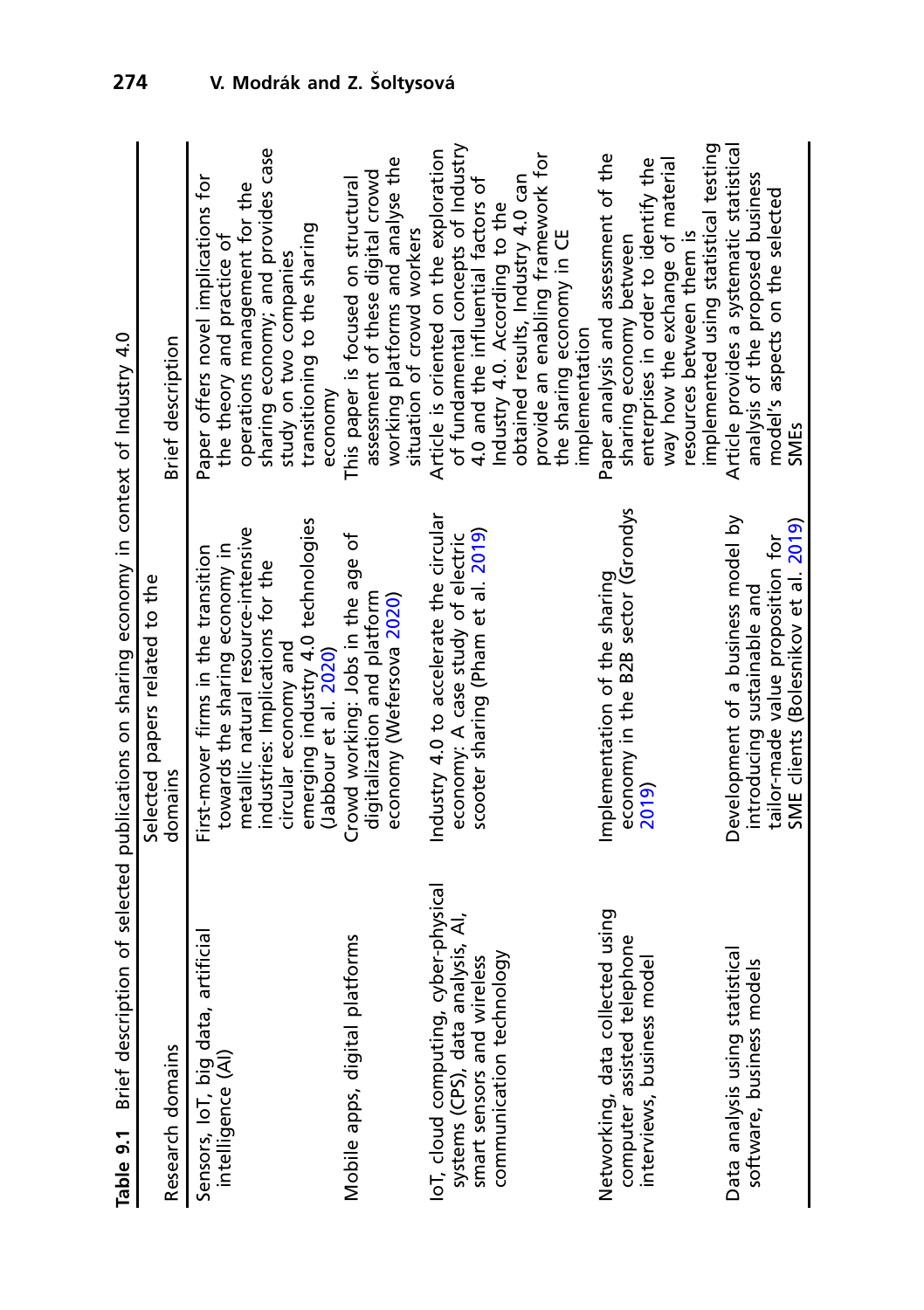| Research domains                                                                                               | Selected papers related to the<br>domains                                                                                                     | Brief description                                                                                                                                                                                                               |
|----------------------------------------------------------------------------------------------------------------|-----------------------------------------------------------------------------------------------------------------------------------------------|---------------------------------------------------------------------------------------------------------------------------------------------------------------------------------------------------------------------------------|
| Cloud platform, data analysis                                                                                  | production enterprises in sharing<br>economy (Zheng and Song 2019)<br>capability allocation of clothing<br>Entropy maximization-based         | resources in order to maximize their<br>resources in the production system<br>allocation of suppliers' production<br>This article is focused on capability<br>utilization. The proposed model<br>promotes the usage of supplier |
| Blockchain technology, distributed<br>cybersecurity, business model<br>ledger technology, loT, CPS,            | A review on blockchain technologies<br>for an advanced and cyber-resilient<br>automotive industry (Fraga-Lamas<br>and Fernández-Caramés 2019) | in future cyber-resilient automotive<br>guiding researchers and companies<br>recommendations with the aim of<br>industry developments<br>This paper proposed                                                                    |
| Digital economy, Al, technological<br>singularity, loT, big data                                               | Industry 4.0: socio-economic junctures<br>(Budanov et al. 2017)                                                                               | The paper is focused on analysis of<br>various social transformation<br>scenarios                                                                                                                                               |
| Digitalization, robots, automation,<br>data analysis                                                           | preliminary evidence on the effects<br>How big is the gig? Assessing the<br>of digitalization on the labour<br>market (Eichhorst et al. 2017) | digitalization in selected countries<br>with a particular attention to the<br>Article analysed the importance of<br>potential or actual impact on the<br>labour market                                                          |
| platform, cloud infrastructure, ICT<br>Digitalization, technological                                           | efficiency potentials (Kuch and<br>On the evolution of regional<br>Westkämper 2017)                                                           | organization: its technological and<br>The present article addressed the<br>integrating two quite different<br>challenge of combining and<br>dimensions of the business<br>its managerial perspective                           |
| and control, multimedia processing<br>IoT, Big data, cloud computing, AI,<br>e-business, distributed computing | revolution (Chung and Kim 2016)<br>technology research directions<br>based on the fourth industrial<br>The internet information and           | revolution based on the keyword<br>This paper categorized topics of<br>articles related to the fourth<br>frequency of main issues<br>industrial                                                                                 |
|                                                                                                                |                                                                                                                                               | (continued)                                                                                                                                                                                                                     |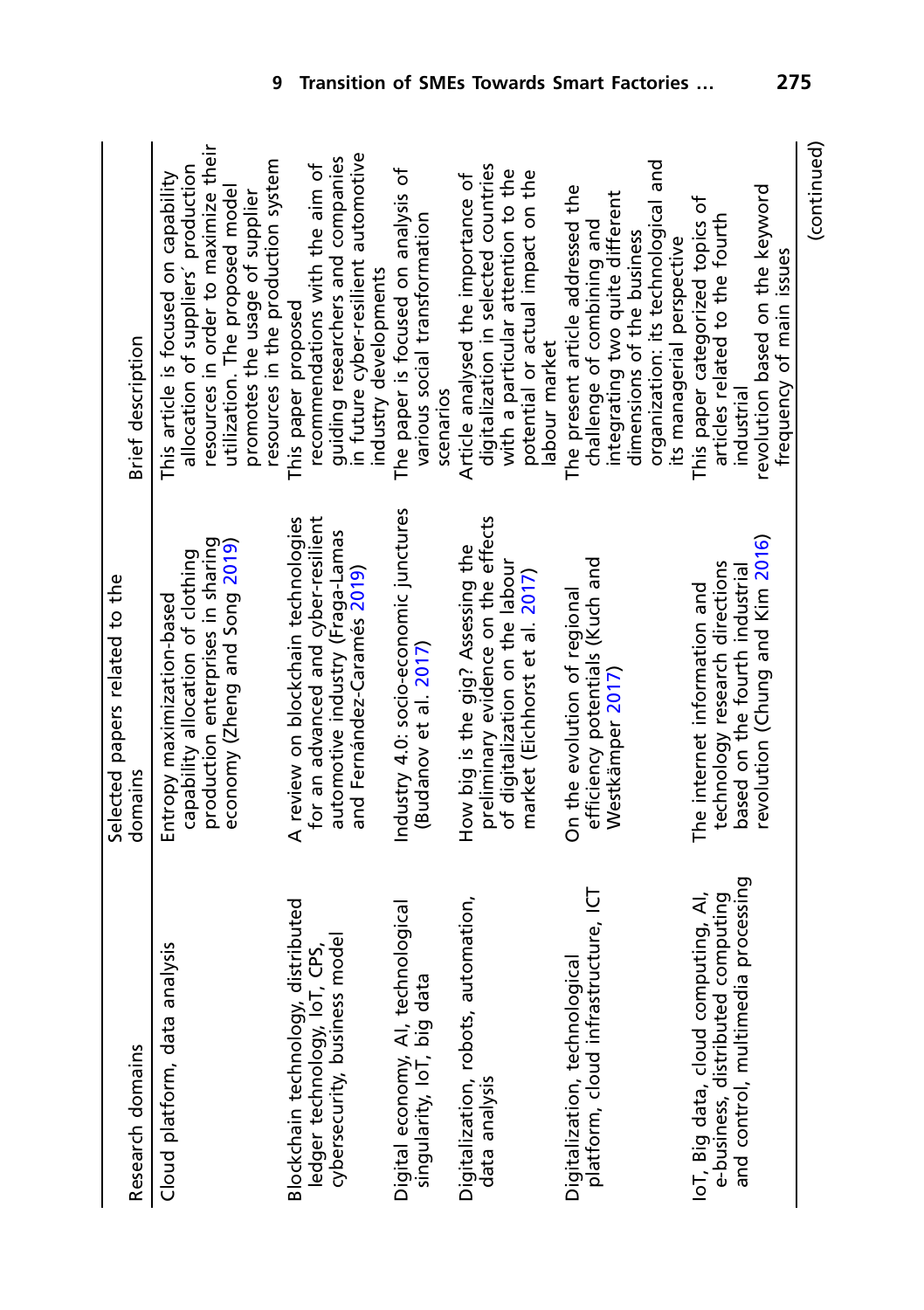| Table 9.1 (continued)                       |                                                                                                                                                         |                                                                                                                                                                                                                       |
|---------------------------------------------|---------------------------------------------------------------------------------------------------------------------------------------------------------|-----------------------------------------------------------------------------------------------------------------------------------------------------------------------------------------------------------------------|
| Research domains                            | Selected papers related to the<br>domains                                                                                                               | Brief description                                                                                                                                                                                                     |
| IoT, CPS, data analysis, cloud<br>computing | Shared manufacturing in the sharing<br>economy: Concept, definition and<br>service operations (Yu et al. 2020)                                          | This paper presents a dynamic shared<br>technologies of complex network<br>manufacturing service scheduling<br>method in support of the<br>analysis                                                                   |
| ICT, data analysis                          | enterprises in the context of sharing<br>economy (Grondys et al. 2020)<br>The information flow between                                                  | exchange information in the area of<br>sharing economy; existing barriers in<br>This paper examines the enterprises<br>exchange, and the directions and<br>ways to exchange information<br>the process of information |
| Mathematical model                          | Modelling of sharing networks in the<br>circular economy (Jayakumar et al.<br>2020)                                                                     | This paper is focused on development<br>integrating the key concepts related<br>and optimization of a mathematical<br>model based on a framework<br>to a circular economy and SE                                      |
| Data mining, AI, IoT, big data, CPS         | fourth industrial revolution (Jeon<br>Analysing the major issues of the<br>and Suh 2017)                                                                | This paper provided an analysis used<br>data mining as modelling method<br>and it is expected that this paper<br>will be helpful for the researcher<br>and policy maker of the fourth<br>industrial revolution        |
| loT, data analysis, business models         | millennial generation-a marketing<br>Sharing economy and "industry 4.0"<br>perspective (Brkljač and Sudarević<br>as the business environment of<br>2018 | This paper provided comprehension<br>the sharing economy and the<br>of the relationship between<br>"Industry 4.0"                                                                                                     |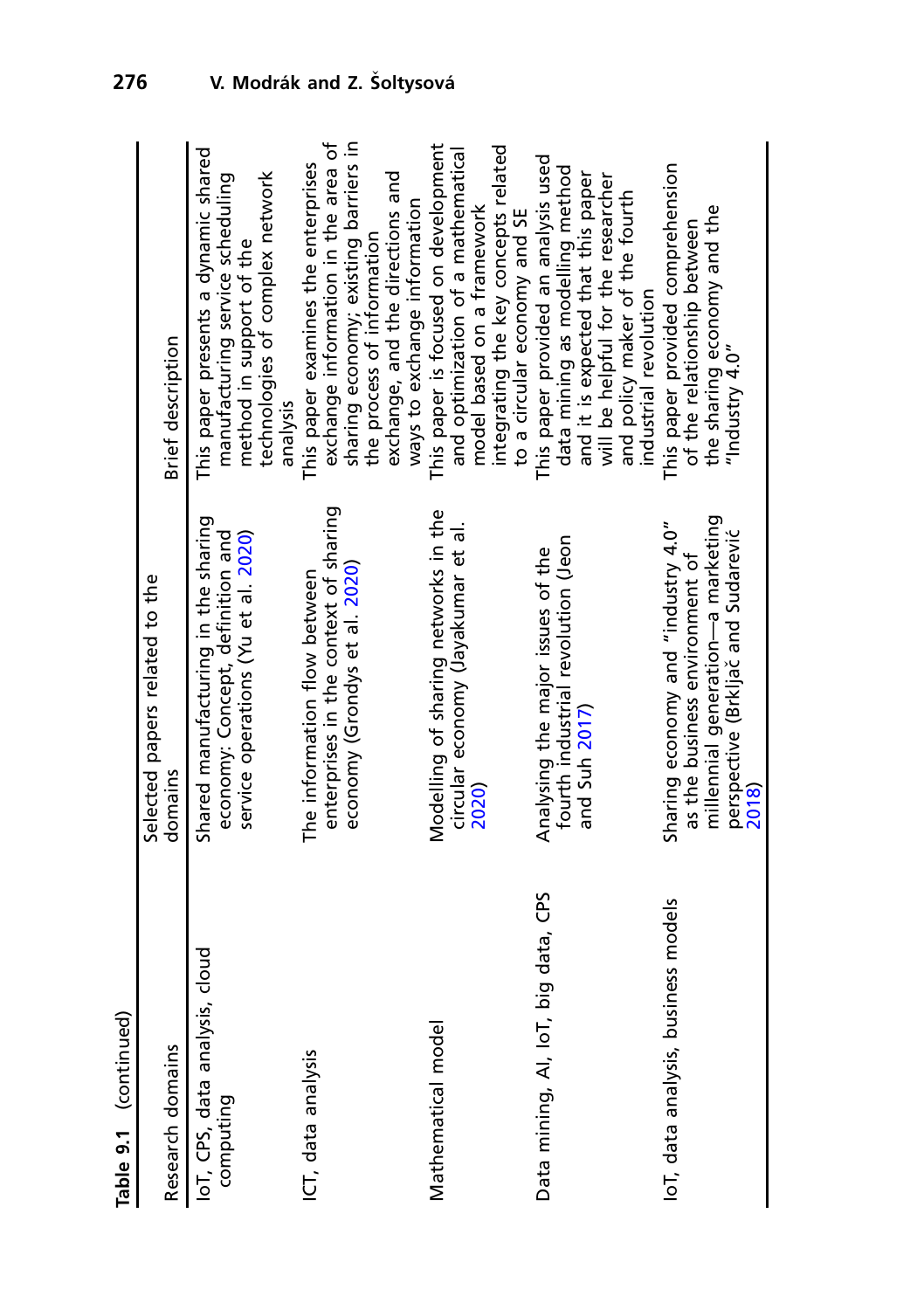| Research domains                                                                                    | Selected papers related to the<br>domains                                                                                                                         | Brief description                                                                                                                                                                                                                       |
|-----------------------------------------------------------------------------------------------------|-------------------------------------------------------------------------------------------------------------------------------------------------------------------|-----------------------------------------------------------------------------------------------------------------------------------------------------------------------------------------------------------------------------------------|
| Manufacturing execution system,<br>data analysis, big data, CPS                                     | Comparative study of crossing the<br>chasm in applying smart factory<br>system for SMEs (Choi and Choi<br>2019)                                                   | smart factory system utilizing rapidly<br>This article is focused on the practical<br>manufacturing SMEs in adopting<br>changing innovative technology<br>methodology encouraging                                                       |
| ICT, data analysis, business model                                                                  | creation in the age of Industry 4.0<br>Change through digitization-Value<br>(Kagermann 2015)                                                                      | challenges and opportunities of<br>This paper discusses the impact,<br>digitization                                                                                                                                                     |
| industrial augmented reality, CPS,<br>cloud computing, blockchain<br>IoT, big data, cyber security, | blockchain to the next generation<br>factories (Fernández-Caramés and<br>of cybersecure Industry 4.0 smart<br>A review on the application of<br>Fraga-Lamas 2019) | This paper analysed the benefits and<br>blockchain and smart contracts to<br>Paper describes the most relevant<br>develop Industry 4.0 applications.<br>blockchain-based applications for<br>challenges that arise when using           |
| Cloud computing, big data, IoT, CPS,                                                                | Italy's Industry 4.0 plan: An analysis<br>(Seghezzi and Tiraboschi 2018)<br>from a labour law perspective                                                         | changes, focusing on workers rather<br>describes new functions of labour<br>perspectives to manage current<br>than on technologies. Paper<br>Article identified actions and<br>law in the Industry 4.0 era<br>Industry 4.0 technologies |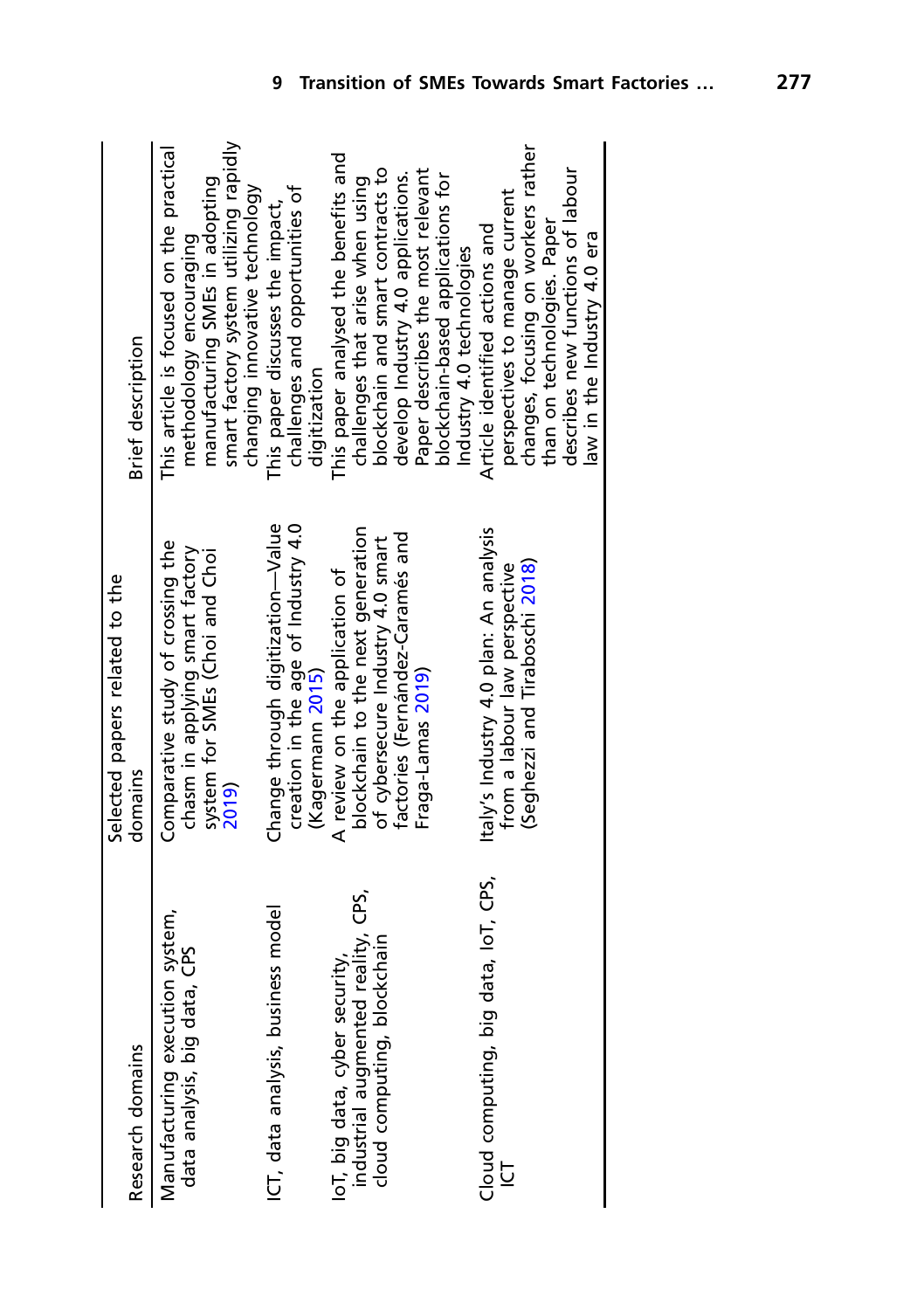| Sharing business model types |                                                  | Web<br>platform<br>based | Marketplace type |                                   |                  |
|------------------------------|--------------------------------------------------|--------------------------|------------------|-----------------------------------|------------------|
|                              |                                                  |                          | C2C              | B <sub>2</sub> C/C <sub>2</sub> B | B <sub>2</sub> B |
| Traditional sharing practice |                                                  |                          | Yes              |                                   |                  |
| <b>Sharing</b><br>economy    | On-demand-based<br>sharing business<br>models    | Yes                      | Yes              | Yes                               | Yes              |
|                              | Second-hand-<br>based sharing<br>business models | Yes                      | Yes              |                                   | Yes              |
|                              | Product-service<br>sharing business<br>models    | Yes                      | Yes              | Yes                               | Yes              |

<span id="page-13-0"></span>**Table 9.2** Sharing economy types in three marketplaces

depending on specific business conditions. Another interesting finding is that SE penetrated into wide research disciplines. This is quite promising, since it can lead to multidisciplinary exchanges of experiences and bring new stimulus for further development of these phenomena.

#### <span id="page-13-1"></span>**9.3.2 A Qualitative Analysis of Platform-Based Business Models**

In this subsection it is intended to provide better understanding of the platform-based business models. The term "sharing" has become very popular in recent times, but as known this term is not new. One could see this positive concept in the past where, for instance, overconsumption in households lead to sharing practice to use their resources more efficiently. In this case, we are talking about traditional sharing. But commonly people act in their self-interest solely no matter what consequences arise from this, since Earth's resources are diminishing. On the other hand, when sharing becomes a group effort, then such practice brings positive results for everyone.

SE can be defined, e.g., as "a marketplace that consists of entities that innovatively and sustainably shape how marketing exchanges of valuable products and resources are produced and consumed through sharing, which can occur when entities take part in the actual or life-cycle use of a product or resource and communicate some form of information,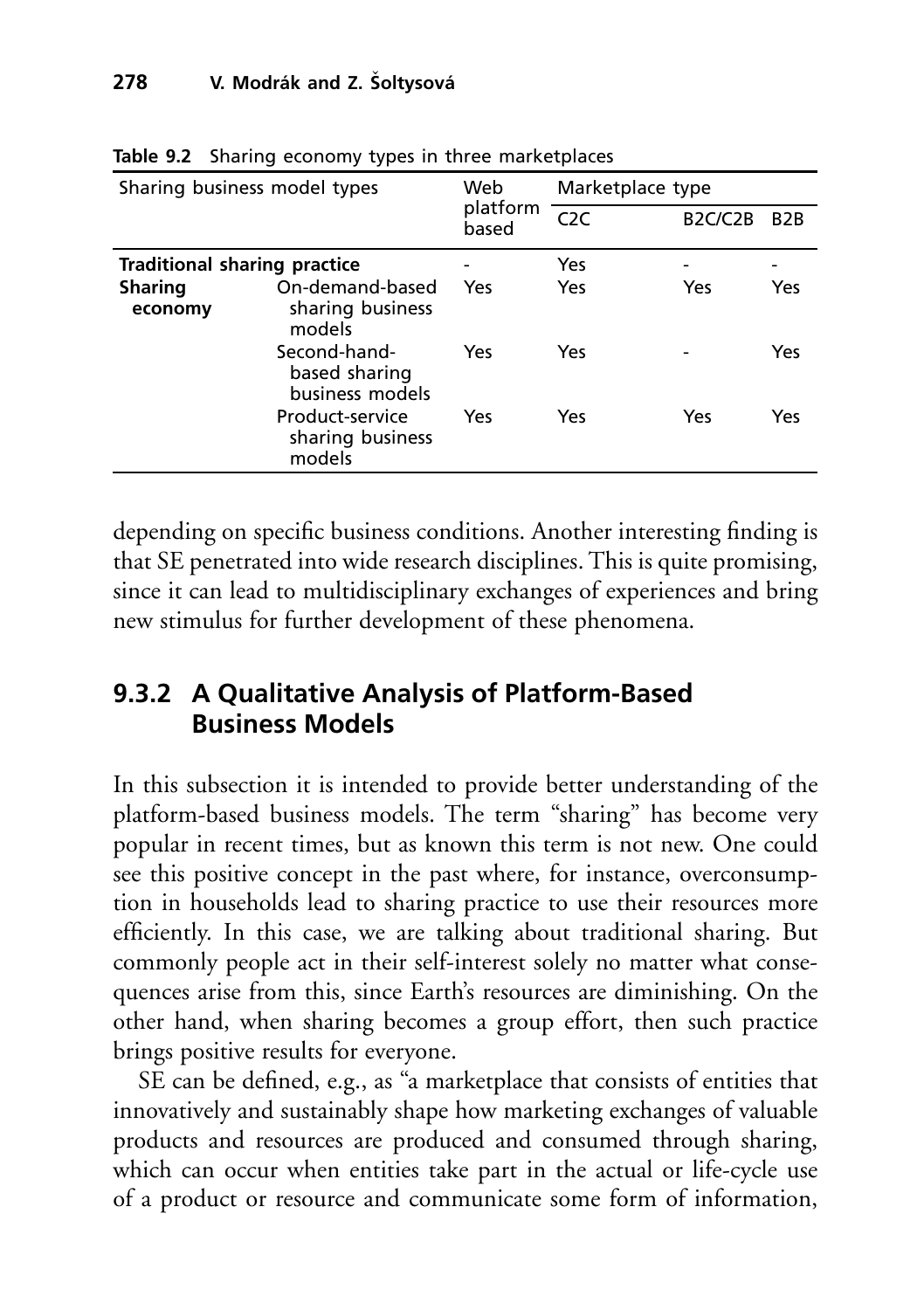and which can be scaled using technology" (Lim [2020\)](#page-24-9). SE phenomena relates to global economic and sustainability problems and from this reason it is getting increasing attention in our daily lives. Moreover, sharing economy practice becomes important driver of local economies, what can be documented, e.g., by the fact that only in Europe SE platform generated revenues of nearly four billion euros and transactions of over 28 billion euros (Agarwal and Steinmetz [2019\)](#page-21-2).

Sharing economy development is adequately supported through scientific and popular literature. It is useful to note that different authors use several synonymous terms describing these phenomena. Some of them can be mentioned here. Botsman and Rogers [\(2010\)](#page-22-11) describe this as "collaborative consumption"; Lamberton and Rose [\(2012\)](#page-24-10) as "commercial sharing systems"; Humphreys and Grayson [\(2008\)](#page-23-6) as "co-production"; Lanier and Schau [\(2007\)](#page-24-11), Prahalad and Ramaswamy [\(2004\)](#page-25-10) as "cocreation"; Katz [\(2015\)](#page-24-12), Lobel [\(2016\)](#page-25-11) as "platform economy"; Mont [\(2002\)](#page-25-12) as "product-service systems"; Bardhi and Eckhardt [\(2012\)](#page-21-3) as "access-based consumption"; Fitzsimmons [\(1985\)](#page-23-7) as "consumer partic-ipation"; Schor [\(2014\)](#page-26-7), Frenken and Schor [\(2019\)](#page-23-8) as "stranger sharing"; and Postigo [\(2003\)](#page-25-13) as "online volunteering". In order to extract specific knowledge from the existing literature, the term sharing economy will be further divided into two main sub-categories: traditional sharing practice (TSP) and sharing economy (SE) (Stanoevska-Slabeva et al. [2017\)](#page-26-8). While in traditional approach products and services are shared based on mutual deal or agreement between both sides of consumers, sharing economy uses payments and feedbacks or complaints through the platforms based on Web 2.0 technologies (Belk [2014a\)](#page-21-1). The concept based on sharing economy opened doors to the rise of numerous for-profit and non-profit businesses. However, there is some confusion or scepticism about this business phenomena among academics and the public due to its novelty and there is no unambiguously view on what exactly the sharing economy will bring for all of us. Belk [\(2014b\)](#page-22-12) differentiates terms sharing and pseudo-sharing by using epistemological viewpoint. He is explaining that traditional sharing is about helping and building human relations, while pseudo-sharing is a business relationship masquerading as communal sharing. As it was mentioned, traditional sharing is about solving problems related to overconsumption and efficient resources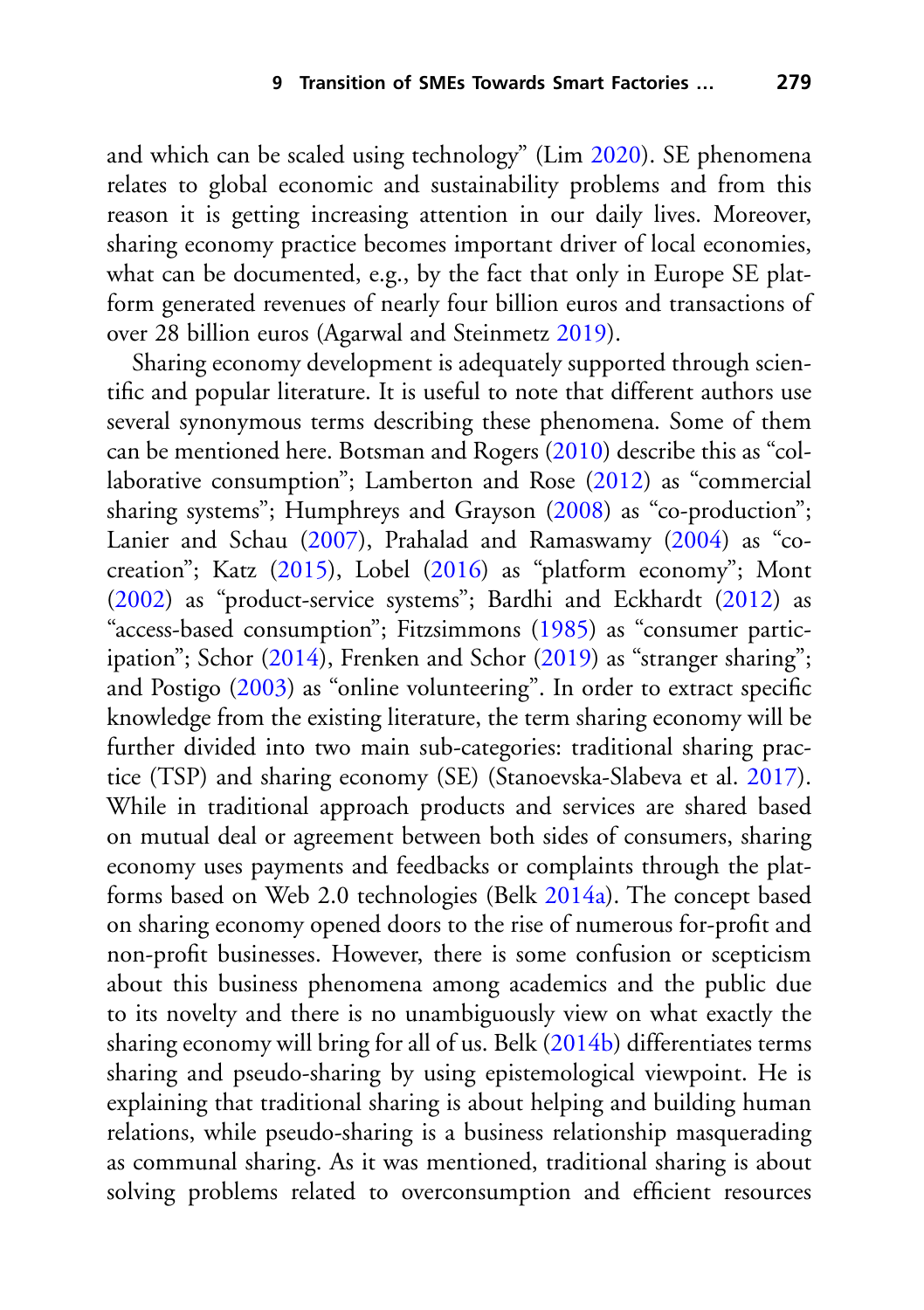usage. Other characteristics and differences between TSP and SE are discussed by Demary [\(2015\)](#page-22-13). According to her, SE companies present an important part of business model portfolio and thanks to them competition in most markets they are active insignificantly increased.

Frenken et al. [\(2015\)](#page-23-9) identified three types of SE business models, which are on-demand-based sharing economy, product-service-based sharing economy and second-hand-based sharing economy. In line with this categorization the following classification of SE business models can be offered (see Fig. [9.5\)](#page-15-0).

The typical features of sharing business models depicted in Fig. [9.5](#page-15-0) are as follows.

*On-demand-based sharing business model* is using web platforms and apps and present the intersection of tendencies towards peerto-peer (P2P) or consumer-to-consumer (C2C) exchange and access economy. For example, when ordering the taxi through, e.g., Uber company, BlaBlaCar company.

*Second-hand-based sharing business model* can be characterized as traditional second-hand business extended through web platform and apps. Typical provider of services based on this business model is Momox GmbH company, which is offering an online buying-andselling service for second-hand garments across some Western Europe



<span id="page-15-0"></span>**Fig. 9.5** Classification of sharing economy business models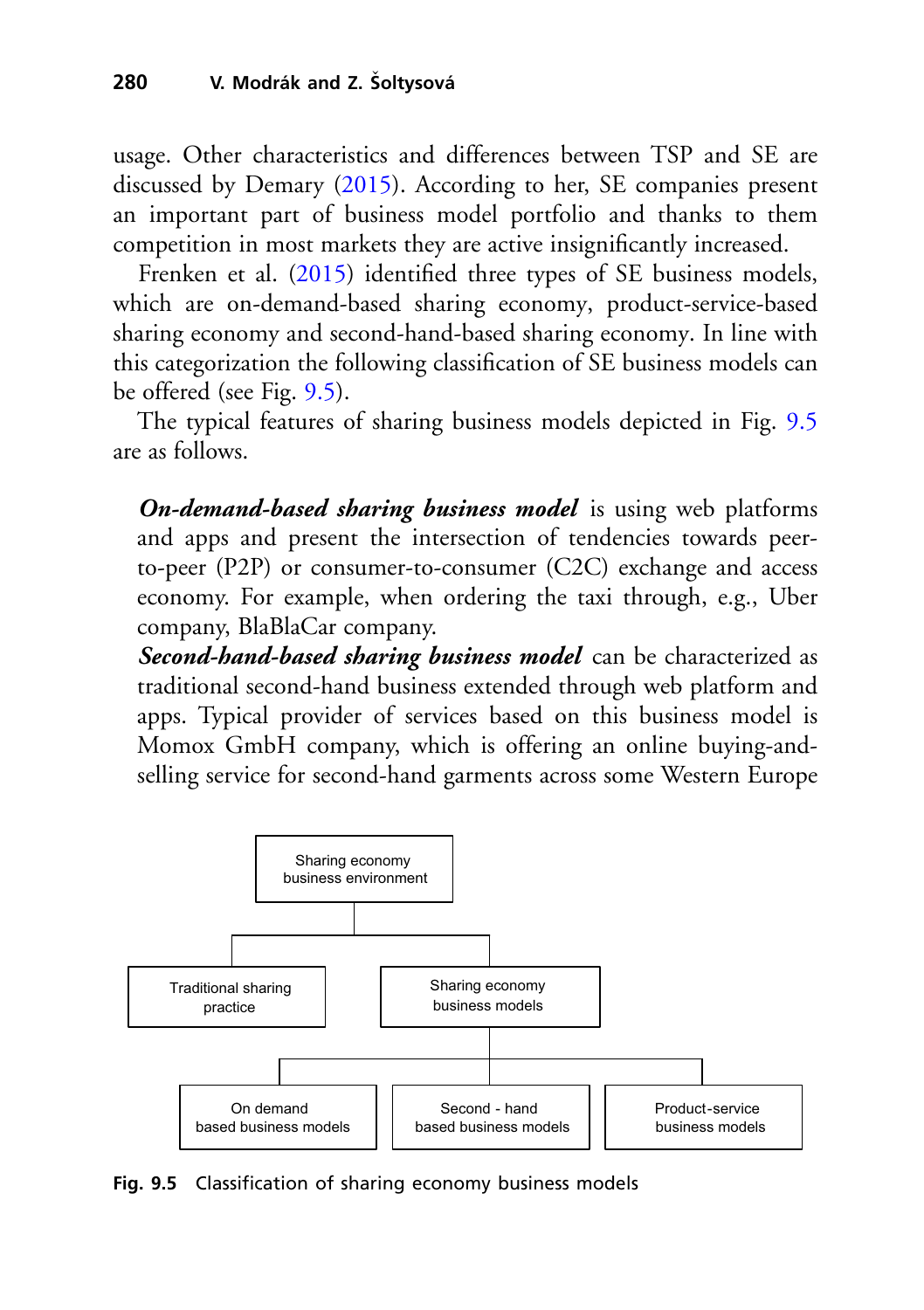

<span id="page-16-0"></span>**Fig. 9.6 a** The three actors of platform-based business model, **b** The two possible new strategies for SMEs

countries. Another well-known web-based platforms are for example Ebay or Facebook.

*Product-service sharing business models* are based on leasing a good from a company on business-to-consumer marketplace (B2C)/consumer-to-business marketplace (C2B) rather than C2C. Consumer utilizing this business model obtains temporary access to a product, while the company retains ownership. An example is car-rental via Hertz or Zipcar.

In order to help SMEs to follow above-described business model it is useful to identify their relations with different online marketplaces. For this purpose, the following comparison of these sharing business models is provided by authors in Table [9.2.](#page-13-0)

The most relevant sharing business models for transition of SMEs towards sharing businesses are those which operate on B2B and C2C marketplaces. C2C sharing business models are mostly based on virtual networks, through which individual consumers and individual suppliers are connected.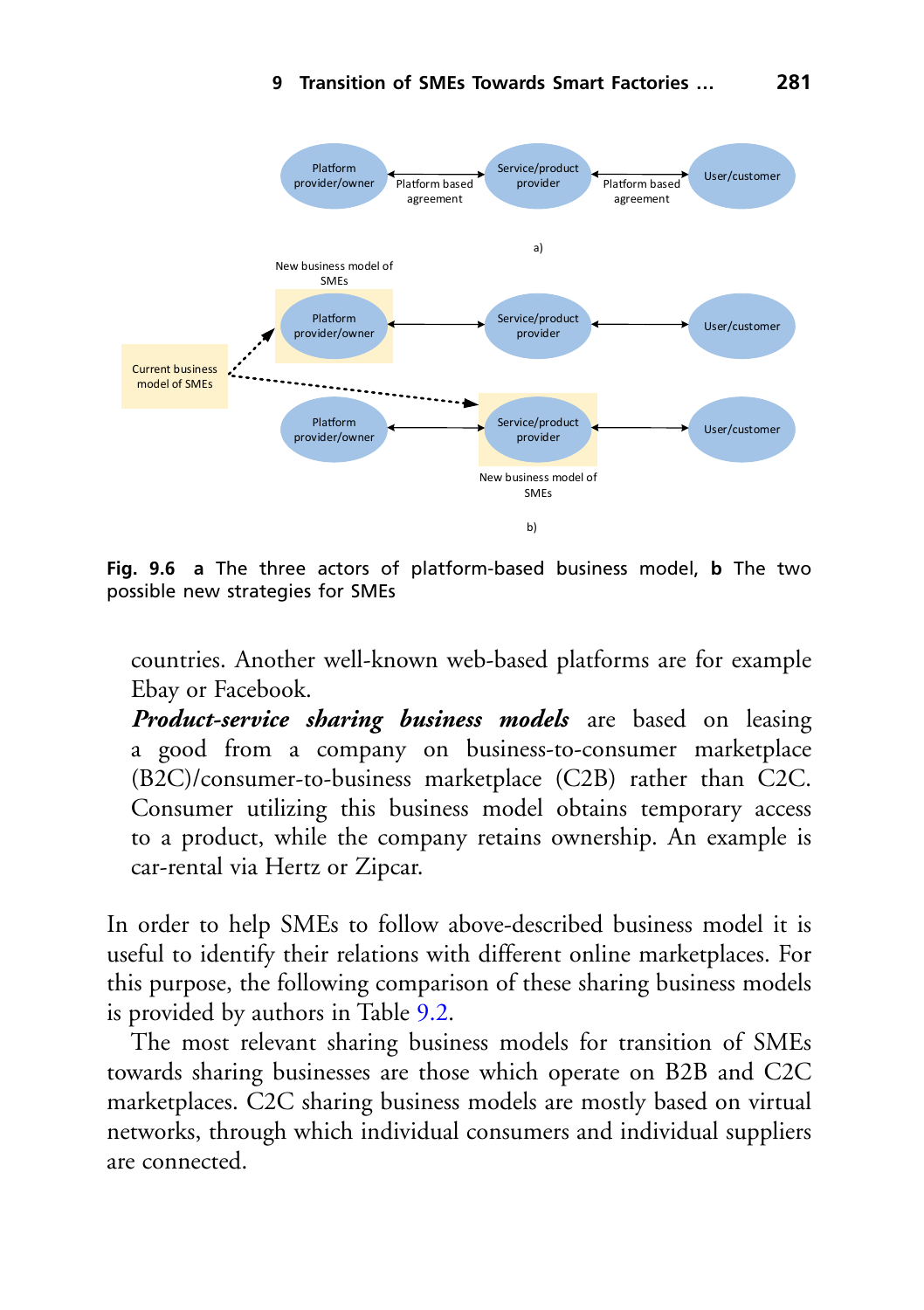Similarly, for the same reason, transition of SMEs into smart organization is considered to be also suitable in case of B2C/C2B marketplace models. Naturally, it requires the adoption of the E-business solutions allowing many SMEs to respond to these challenging opportunities (Gutowska and Sloane [2009\)](#page-23-10). Nevertheless, the number of B2B sharing marketplace platforms, where one business system sells goods and services to other business systems, is still low when comparing to the B2C and C2C counterparts. The reason why is likely that implementation of the B2B sharing model in SMEs requires combination with complementary innovation-based business models, what is especially challenging for innovation-based SMEs.

In order to formulate practical implications for SMEs, which are acting in B2B and/or B2C markets, it is firstly useful to define main actors of platform-based business model as shown in Fig. [9.6a](#page-16-0). Then, in principle, there are the two possible strategies for implementation of platform-based business models (see Fig. [9.6b](#page-16-0)), which SMEs can choose from.

The first of them is an exploitation at least one of existing online business model platforms and the second one is based on development of own online business model platform.

#### <span id="page-17-0"></span>**9.3.3 Typical Features of Platform-Based Business Models**

There is no doubt that platform-based business models themselves have a number of inherent advantages over traditional business models. Typical features of platform-based business models can be characterized as follows: they are scalable, networked, intelligent, and with open architecture.

In general, Industry 4.0 prioritizes business models which incorporate the following attributes (Ibarra et al. [2018\)](#page-23-11):

– *A service-oriented approach*. Such business model orientation enables manufacturing companies to provide services through global network to other cyber-physical systems, humans or companies. This approach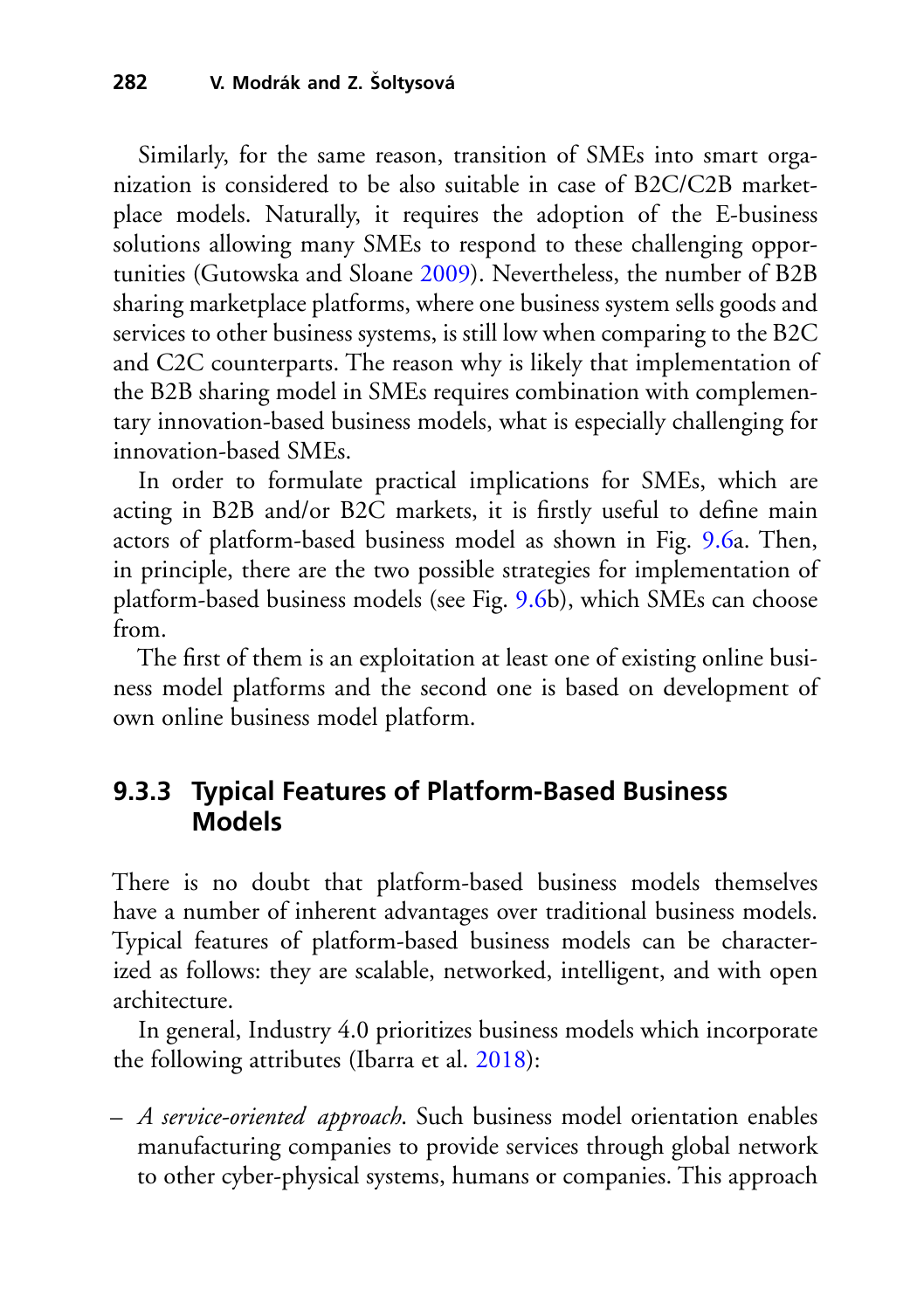emphasizes the long-term need for a change from product sales to service-oriented businesses.

- *A user-driven approach*. This direction means for companies to be more responsive to user-driven demands by learning more about their customers. This approach usually helps to identify new innovation areas and comes up with more individualized products. It can also occur that new innovations are adopted by their suppliers.
- *A network-oriented approach*. Such orientation means that business models are based upon the principles of openness, peering, sharing and acting globally. According to Rauch et al. [\(2017\)](#page-26-9), especially, distributed manufacturing network models are considered as one of the drivers for the design of the "factory of the future". It means that traditional centralized manufacturing systems will be substituted with more and more decentralized and geographically dispersed manufacturing networks.

#### <span id="page-18-0"></span>**9.4 New Work Roles in Industry 4.0 Environment**

An introduction of Industry 4.0 into manufacturing significantly affects manufacturing processes in a way which lead to disruptive innovations in work patterns. New work roles and personal tasks of manufacturing staff in Industry 4.0 environment directly result from the necessity of intensive human–machine collaboration requiring new knowledge and working skills. According to Romero et al. [\(2016\)](#page-26-10) smart factory concepts are placing human operators, named as Operators 4.0, as central actors in manufacturing processes. Such workers will be assisted by automated systems allowing them to utilize and develop their creative, innovative and improvisational skills, without compromising production objectives. In this context, one of significant features of smart factories is *humancentred manufacturing* conception.

The term human-centred manufacturing can be characterized as quasi autonomous manufacturing unit, e.g. cell in which a group of multi-skilled operators works as team (Hancke et al. [1990\)](#page-23-12). The team also includes robots, where both actors collaborating on frequently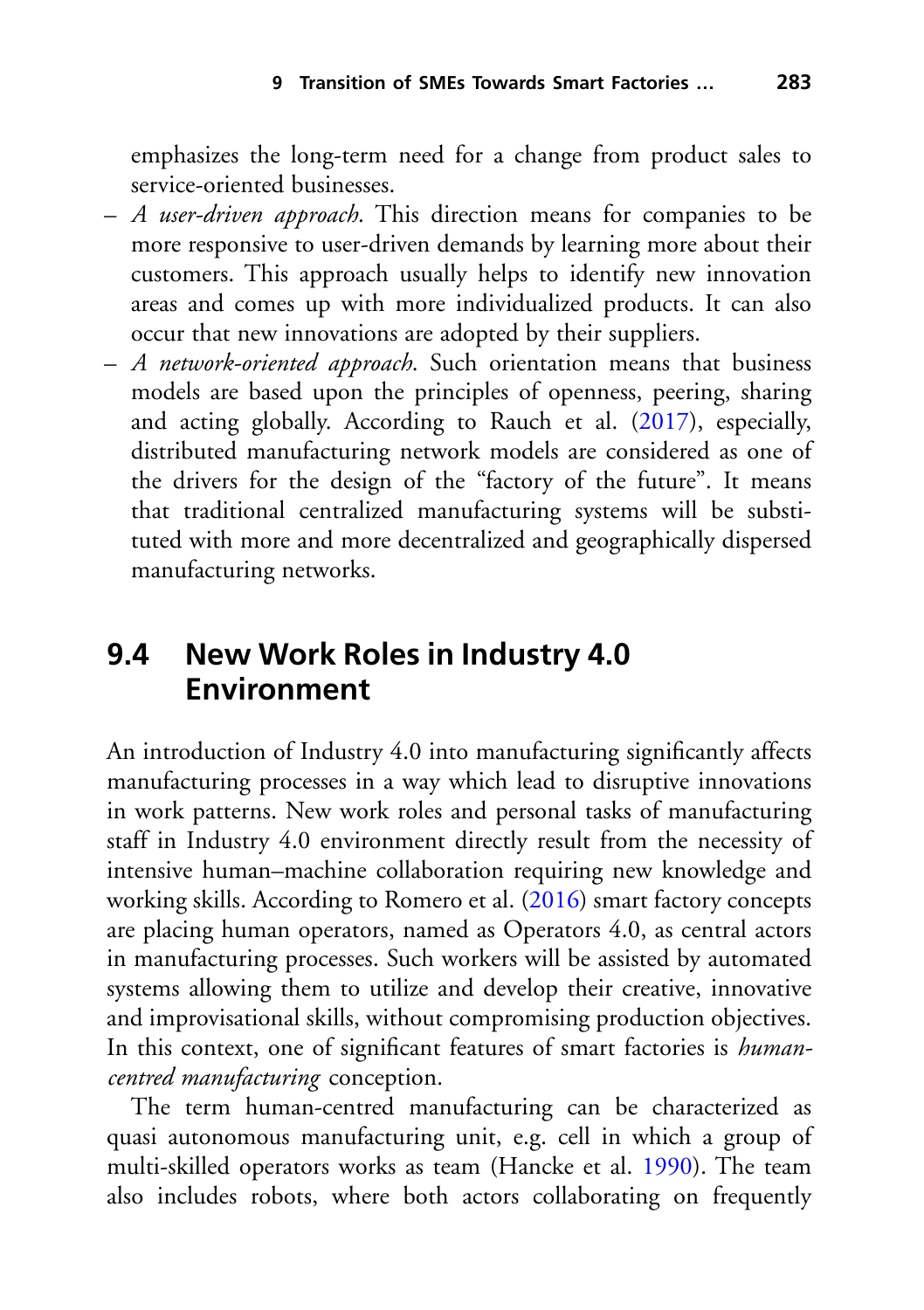changing operational tasks. Presently, human–robot collaboration is a wide research field, which brings high economic benefits. Due to these reasons, transition of SMEs towards smart organizations cannot succeed only by introduction advanced technologies, but need to be also targeted at designing and developing smart workstations based on human centeredness with incorporation of different types of human Operators 4.0 into autonomous manufacturing units.

Romero et al [\(2016\)](#page-26-10) proposed the following typology of Operators 4.0:

- *Super-Strength Operator*. This category of operators is represented by intelligent wearable human–robotic exoskeletons for manual for manual handling work. Exoskeletons are helping workers across a variety of industry to prevent workplace injuries and illnesses.
- *Tech-Augmented Operator*. This type of operators is strongly supported by augmented reality (AR) technology. As it is assumed that a number of tasks in manufacturing will be increasingly automated, then augmented reality technology is able to provide additional capabilities to the human operators. It's thanks to that, that AR technology is able to interact with the physical objects in a more intuitive manner where the real objects are accompanied by computer-generated perceptual information.
- *Virtual Operator*. In this case, operators of this type are utilizing virtual reality (VR) technology. VR technology is evenly as AR a vital toll supporting shop-floor operators in the smart factories. For example, it can provide a combination of interactive virtual reality and advanced simulations of realistic scenarios for optimized decision-making for the smart operator.
- *Healthy Operator*. As an example of this type of Operator 4.0 is a human operator using wearable trackers, which are devices dedicated to measure exercise activity, stress, heart rate and other health-related metrics.
- *Smarter Operator*. These operators are supported by Intelligent Personal Assistant (IPA) software, which is dedicated to assist people with basic tasks, usually providing information via online sources. This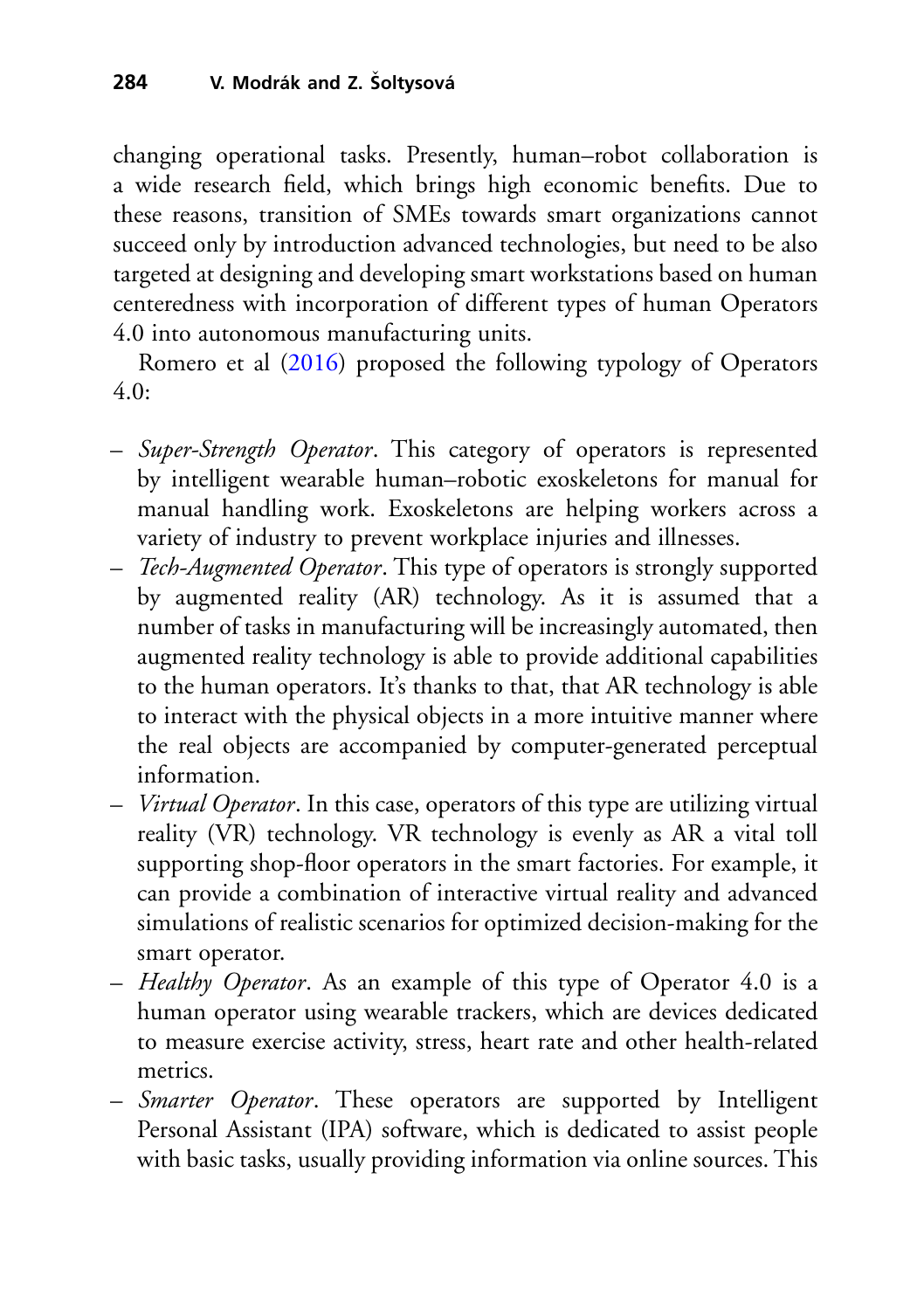software, which is based on artificial intelligence, helps a smart operator in interfacing with machines, computers, databases and other information systems (Myers et al. [2007\)](#page-25-14).

- *Collaborative Operator*. His role lies in co-working with industrial collaborative robots, which provides assistance to the human operator.
- *Social Operator*. In this case, operators are used for communication enterprise social networks, which enable faster cooperation between smart operators and smart machines.
- *Analytical Operator*. The specifics of this operator lie in organizing and analysing large sets of data to identify useful information and predict important events. Usually, Analytical Operator is connected to several other applications using advanced data analytics.

These types of operators 4.0 present ambitious nomenclature of work roles in smart manufacturing environment assuming that physical and software components are deeply intertwined in cyber-physical systems and supported by human–machine interaction technologies, such as dialogue systems, multimedia-multimodal displays, adaptive interfaces and others.

## **9.5 Conclusions**

When coming back to the tractate idea about the three crucial factors for successful transition of SMEs towards smart factory which are namely *advanced manufacturing technologies*, *advanced business models* and *human-centred manufacturing* conception, now it is more clear that the main dilemmas that SMEs have to face are: to which technologies they need to invest; and which advanced business model is for them suitable. The both of them need to be solved undependably, and this chapter wants to offer some insight into opportunities for exploitation of sharing economy platform-based models.

In this context, when focusing on the second dilemma concerning a business model selection and application, it can be pointed out here that sharing economy is developing promisingly for the better, since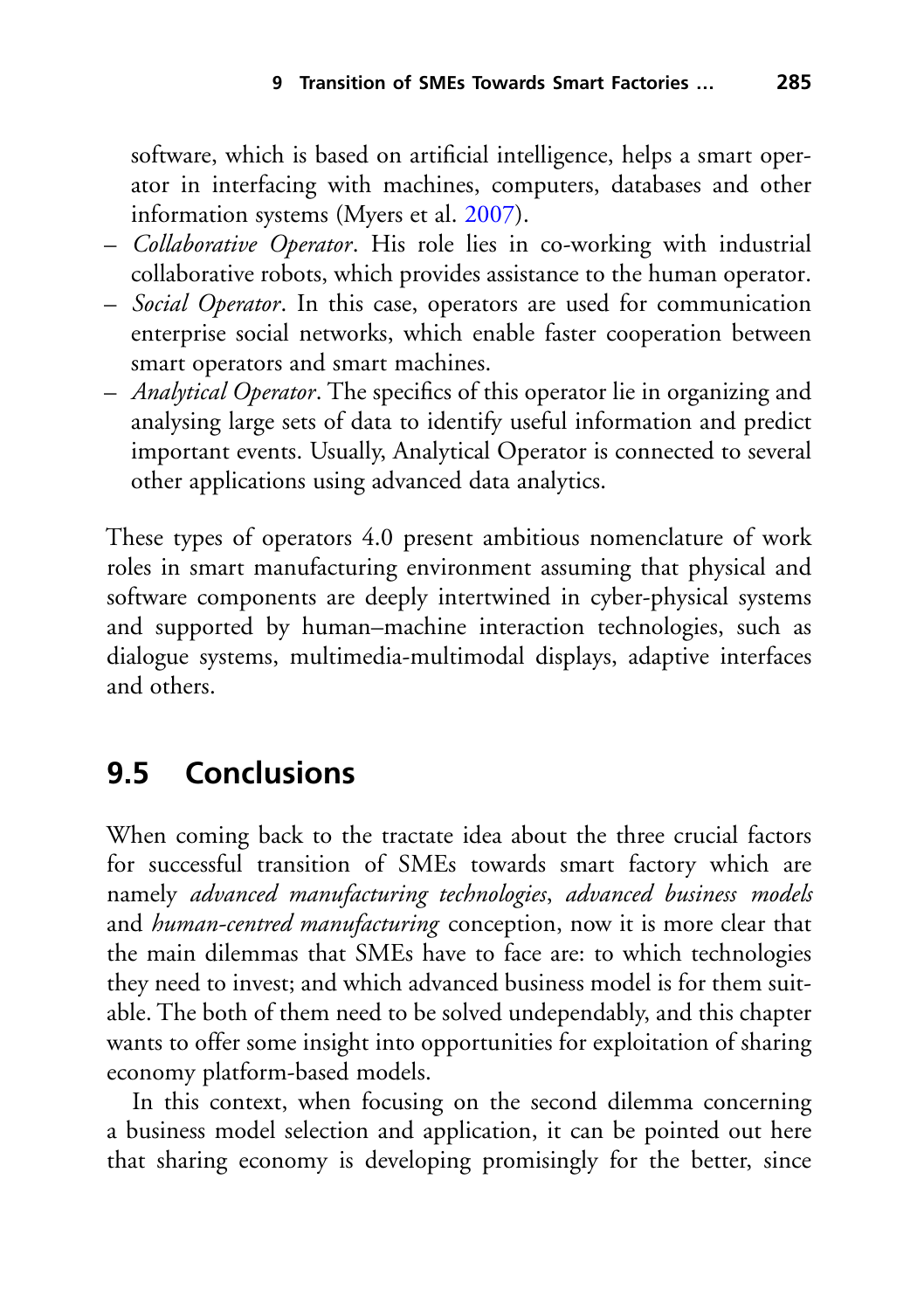it is changing the consumer behaviour towards green practices. Hopefully, this fact can positively motivate SMEs in their transition towards smart factory. However, technological development, as precondition of further development of SE, is not always positively perceived among people. It is due to the fact that advanced technology and related industrialization brought many negative impacts on the environment. On the other hand, further technological development is considered as an important impetus to facilitate transition of SMEs towards the Industry 4.0 conception, which is considered as sustainable growth factor. The root of this contradiction lies in classical dilemma what to prefer—technological development or environmental protection, but optimally both. So thinking optimistically, further successful implementation of Industry 4.0 concept can bring promising benefits for everyone.

**Acknowledgements** This project has received funding from the European Union's Horizon 2020 research and innovation program under the Marie Skłodowska-Curie grant agreement No 734713.



## **References**

- <span id="page-21-2"></span>Agarwal, N., and R. Steinmetz. 2019. Sharing economy: A systematic literature review. *International Journal of Innovation and Technology Management (IJITM)* 16 (06): 1–17.
- <span id="page-21-0"></span>Bahill, A.T., and B. Gissing. 1998. Re-evaluating systems engineering concepts using systems thinking. *IEEE Transactions on Systems, Man, and Cybernetics, Part C (Applications and Reviews)* 28 (4): 516–527.
- <span id="page-21-3"></span>Bardhi, F., and G. Eckhardt. 2012. Access based consumption: The case of car sharing. *Journal of Consumer Research* 39: 881–898.
- <span id="page-21-1"></span>Belk, R. 2014. You are what you can access: Sharing and collaborative consumption online. *Journal of Business Research* 67 (8): 1595–1600.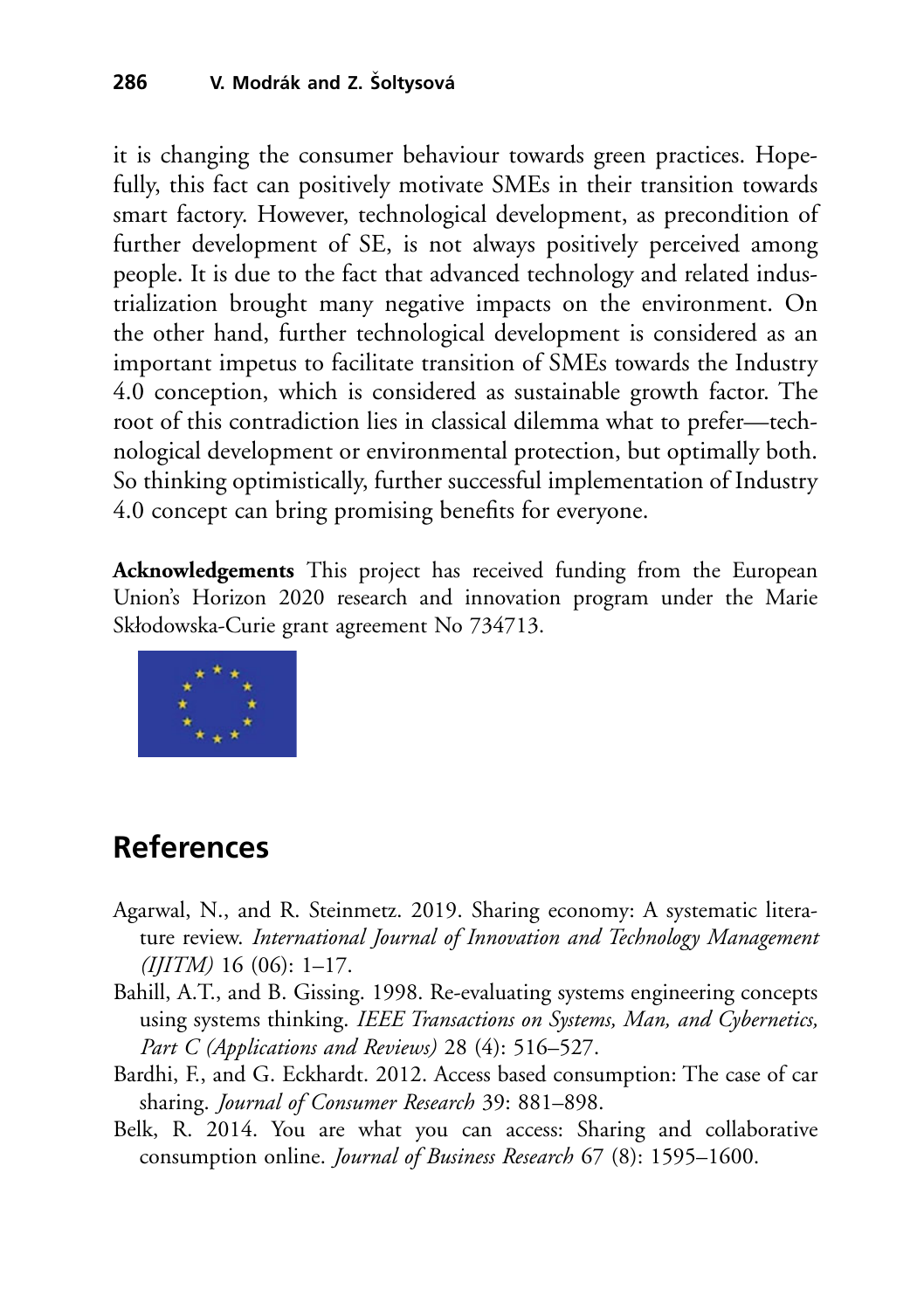- <span id="page-22-12"></span>Belk, R. 2014b. Sharing versus pseudo-sharing in Web 2.0. *The Anthropologist* 18 (1): 7–23.
- <span id="page-22-2"></span>Bellos, I., M. Ferguson, and L.B. Toktay. 2017. The car sharing economy: Interaction of business model choice and product line design. *Manufacturing & Service Operations Management* 19 (2): 185–201.
- <span id="page-22-3"></span>Birdsall, M. 2014. Carsharing in a sharing economy. Institute of Transportation Engineers. *ITE Journal* 84 (4): 37–40.
- <span id="page-22-4"></span>Bolesnikov, M., M. Popović Stijačić, M. Radišić, A. Takači, J. Borocki, D. Bolesnikov, and J. Dzieńdziora. 2019. Development of a business model by introducing sustainable and tailor-made value proposition for SME clients. *Sustainability* 11 (4): 1–16.
- <span id="page-22-11"></span>Botsman, R., and R. Rogers. 2010. Beyond Zipcar: Collaborative consumption. *Harvard Business Review* 88 (10): 1–30.
- <span id="page-22-8"></span>Brkljač, M., and T. Sudarević. 2018. Sharing economy and "Industry 4.0" as the business environment of millennial generation—A marketing perspective. *Annals of DAAAM & Proceedings* 29: 1092–1101.
- <span id="page-22-5"></span>Budanov, V., I. Aseeva, and E. Zvonova. 2017. Industry 4.0.: Socio-economic junctures. *Economic Annals-XXI* 168: 33–37.
- <span id="page-22-9"></span>Choi, Y. H., and S.H. Choi. 2019. Comparative study of crossing the chasm in applying smart factory system for SMEs. *International Journal of Pure and Applied Mathematics* 118: 469–487.
- <span id="page-22-7"></span>Chung, M., and J. Kim. 2016. The internet information and technology research directions based on the fourth industrial revolution. *KSII Transactions on Internet & Information Systems* 10 (3): 1311–1320.
- <span id="page-22-13"></span>Demary, V. 2015. Competition in the sharing economy (No. 19/2015). Contributions to the political debate by the Cologne Institute for Economic Research. IW policy paper, 1–27.
- <span id="page-22-0"></span>Drath, R. 2014. Industrie 4.0–eine Einführung. *Open Automation* 3: 17–21.
- <span id="page-22-6"></span>Eichhorst, W., H. Hinte, U. Rinne, and V. Tobsch. 2017. How big is the gig? Assessing the preliminary evidence on the effects of digitalization on the labor market. *The International Review of Management Studies* 28 (3): 298–318.
- <span id="page-22-1"></span>Ert, E., A. Fleischer, and N. Magen. 2016. Trust and reputation in the sharing economy: The role of personal photos in Airbnb. *Tourism Management* 55: 62–73.
- <span id="page-22-10"></span>Fernández-Caramés, T.M., and P. Fraga-Lamas. 2019. A review on the application of blockchain to the next generation of cybersecure industry 4.0 smart factories. *IEEE Access* 7: 45201–45218.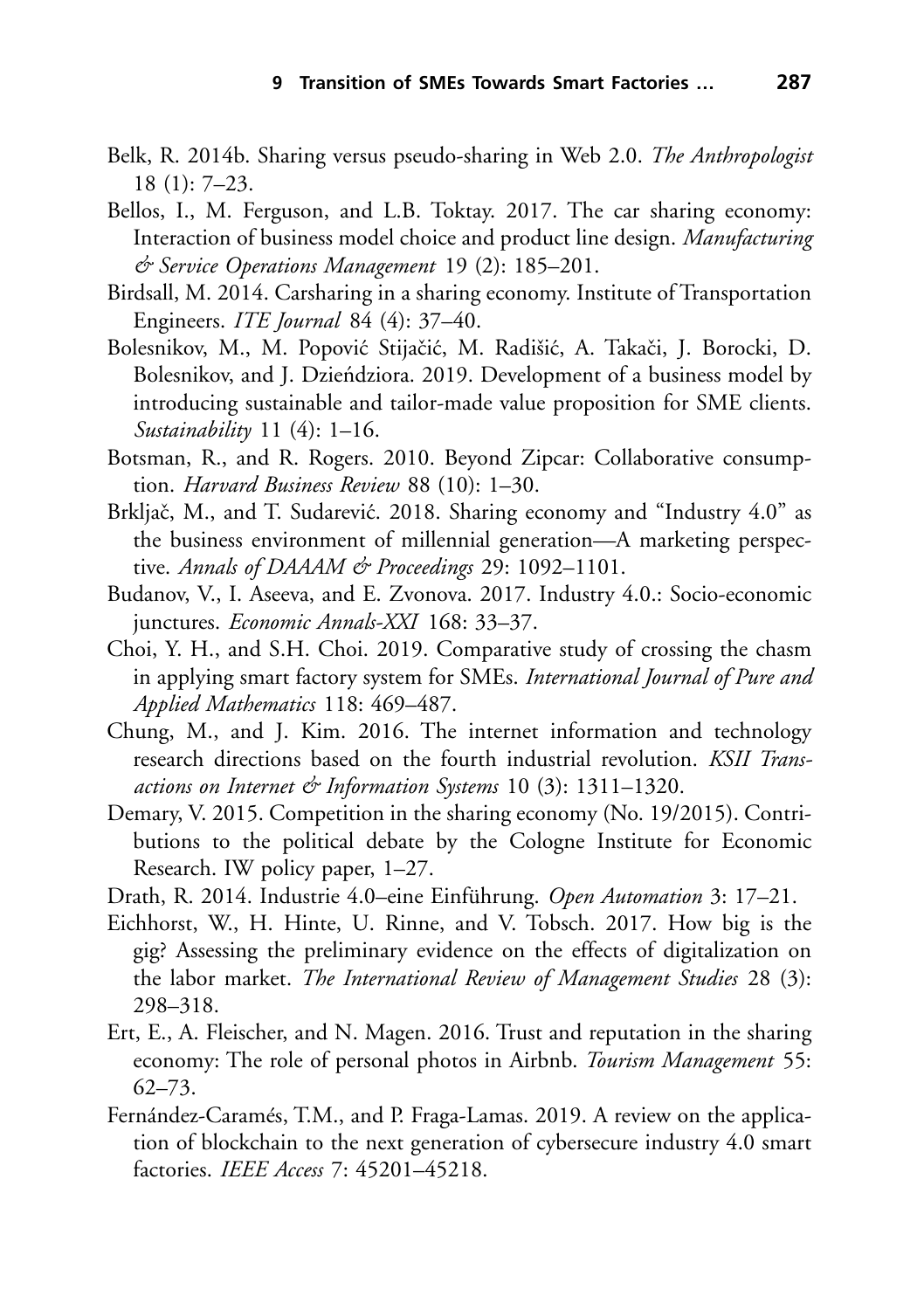- <span id="page-23-2"></span>Ferreri, M., and R. Sanyal. 2018. Platform economies and urban planning: Airbnb and regulated deregulation in London. *Urban Studies* 55 (15): 3353– 3368.
- <span id="page-23-7"></span>Fitzsimmons, J. 1985. Consumer participation and productivity in service operations. *Interfaces* 15: 60–67.
- <span id="page-23-4"></span>Fraga-Lamas, P., and T.M. Fernández-Caramés. 2019. A review on blockchain technologies for an advanced and cyber-resilient automotive industry. *IEEE Access* 7: 17578–17598.
- <span id="page-23-8"></span>Frenken, K., and J. Schor. 2019. Putting the sharing economy into perspective. In *A research agenda for sustainable consumption governance*, 121–135. Cheltenham: Edward Elgar.
- <span id="page-23-9"></span>Frenken, K, T. Meelen, M. Arets, and P. Van de Glind. 2015. Smarter regulation for the sharing economy. *The Guardian*. 20 May. See https://www.theguardian.com/science/political-science/2015/may/ [20/smarter-regulation-for-the-sharing-economy. Accessed 6 February 2017.](https://www.theguardian.com/science/political-science/2015/may/20/smarter-regulation-for-the-sharing-economy)
- <span id="page-23-3"></span>Grondys, K. 2019. Implementation of the sharing economy in the B2B sector. *Sustainability* 11 (14): 1–16.
- <span id="page-23-5"></span>Grondys, K., P. Bajdor, and M. Starostka-Patyk. 2020. The information flow between enterprises in the context of sharing economy. *European Research Studies* 23 (2): 781–794.
- <span id="page-23-10"></span>Gutowska, A., and A. Sloane. 2009. Modelling the B2C marketplace: Evaluation of a reputation metric for e-commerce. International Conference on Web Information Systems and Technologies. Springer, Berlin and Heidelberg, 212–226.
- <span id="page-23-0"></span>Halecker, B., and M. Hartmann. 2013. How can systems thinking add value to business model innovation? XXIV ISPIM Conference—Innovating in Global Markets: Challenges for Sustainable Growth, Helsinki, Finland,  $16-19.$
- <span id="page-23-12"></span>Hancke, T., C.B. Besant, M. Ristic, and T.M. Husband. 1990. Human-centred technology. *IFAC Proceedings Volumes* 23 (7): 59–66.
- <span id="page-23-1"></span>Hawlitschek, F., B. Notheisen, and T. Teubner. 2018. The limits of trustfree systems: A literature review on blockchain technology and trust in the sharing economy. *Electronic Commerce Research and Applications* 29: 50–63.
- <span id="page-23-6"></span>Humphreys, A., and K. Grayson. 2008. The intersecting roles of consumer and producer: A critical perspective on co-production, co-creation and prosumption. *Sociological Compass* 2: 963–980.
- <span id="page-23-11"></span>Ibarra, D., J. Ganzarain, and J.I. Igartua. 2018. Business model innovation through Industry 4.0: A review. *Procedia Manufacturing* 22: 4–10.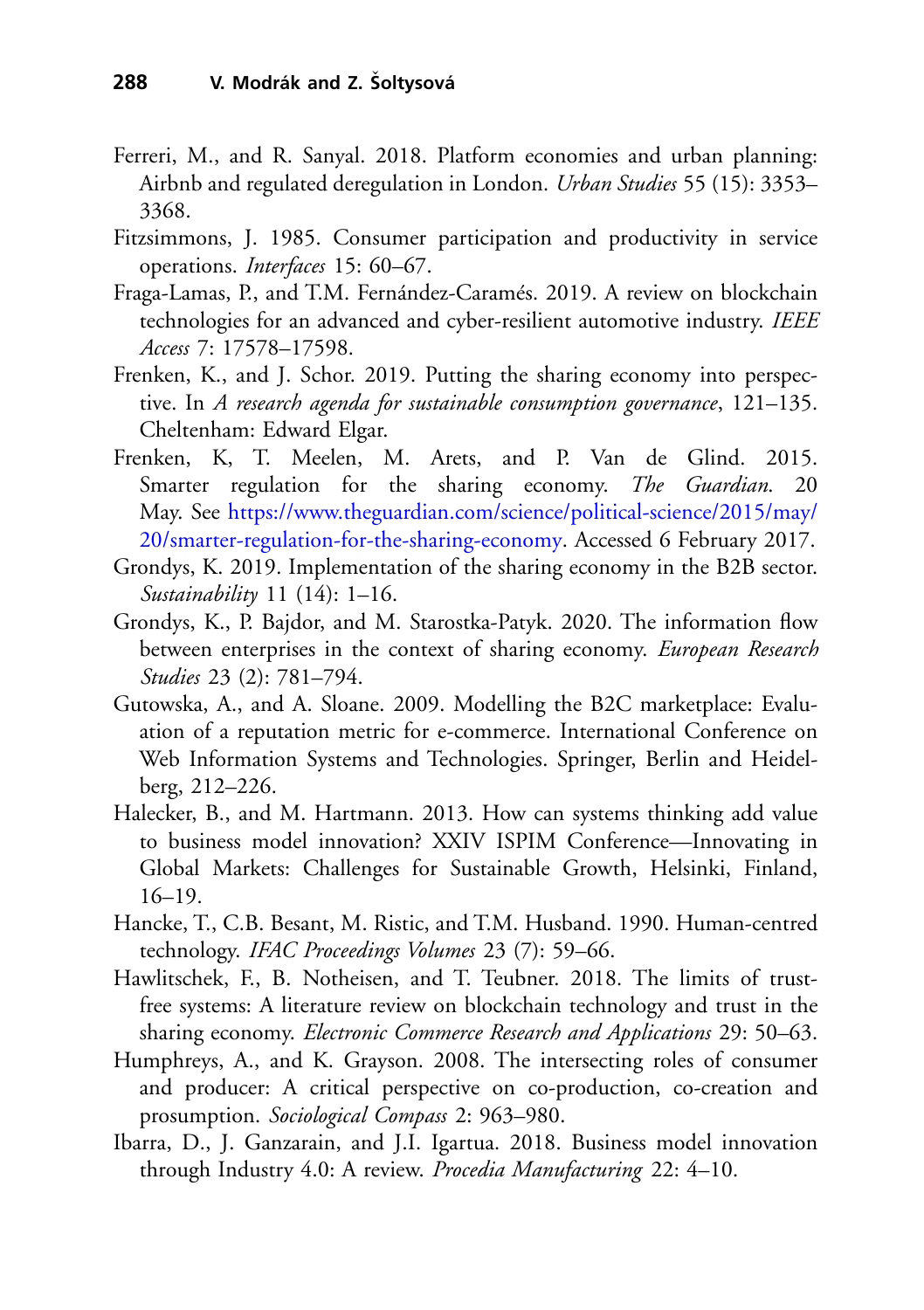- <span id="page-24-4"></span>Jabbour, C.J.C., P.D.C. Fiorini, C.W. Wong, D. Jugend, A.B.L.D.S. Jabbour, B.M.R.P. Seles, and H.M. da Silva. 2020. First-mover firms in the transition towards the sharing economy in metallic natural resource-intensive industries: Implications for the circular economy and emerging industry 4.0 technologies. *Resources Policy* 66: 1–13.
- <span id="page-24-6"></span>Jayakumar, J., K. Jayakrishna, K.E.K. Vimal, and S. Hasibuan. 2020. Modelling of sharing networks in the circular economy. *Journal of Modelling in Management* 15 (2): 407–440.
- <span id="page-24-7"></span>Jeon, J., and Y. Suh. 2017. Analyzing the major issues of the 4th industrial revolution. *Asian Journal of Innovation and Policy* 6 (3): 262–273.
- <span id="page-24-8"></span>Kagermann, H. 2015. Change through digitization—Value creation in the age of Industry 4.0. In *Management of permanent change*, 23–45. Wiesbaden: Springer Gabler.
- <span id="page-24-0"></span>Kagermann, H., J. Helbig, A. Hellinger, and W. Wahlster. 2013. Recommendations for implementing the strategic initiative Industrie 4.0: Securing the future of German manufacturing industry. Final Report of the Industrie 4.0 Working Group. Forschungsunion, 1–82.
- <span id="page-24-12"></span>K[atz, V. 2015. Regulating the sharing economy.](https://doi.org/10.15779/Z38HG45) *Economics*: 1–60. https://doi. org/10.15779/Z38HG45.
- <span id="page-24-5"></span>Kuch, B., and E. Westkämper. 2017. On the evolution of regional efficiency potentials. *Procedia Manufacturing* 11: 1528–1535.
- <span id="page-24-10"></span>Lamberton, C., and R. Rose. 2012. When is ours better than mine? A framework for understanding and altering participation in commercial sharing systems. *Journal of Marketing* 76: 109–125.
- <span id="page-24-1"></span>Lan, J., Y. Ma, D. Zhu, D. Mangalagiu, and T.F. Thornton. 2017. Enabling value co-creation in the sharing economy: The case of mobike. *Sustainability*  $9(9): 1-20.$
- <span id="page-24-11"></span>Lanier, C., and H. Schau. 2007. Culture and co-creation: Exploring consumers' inspirations and aspirations for writing and posting on-line fan fiction. In *Consumer culture theory: Research in consumer behavior*, ed. R. Belk and J. Sherry Jr*.*, vol. 11, 321–342. Amsterdam: Elsevier.
- <span id="page-24-3"></span>Li, Y., L. Zhu, M. Shen, F. Gao, B. Zheng, X. Du, and S. Yin. 2017. Cloud-Share: Towards a cost-efficient and privacy-preserving alliance cloud using permissioned blockchains. International Conference on Mobile Networks and Management. Springer, Cham, 339–352.
- <span id="page-24-9"></span>Lim, W. M. 2020. Sharing economy: A marketing perspective. *Australasian Marketing Journal* 28: 4–13.
- <span id="page-24-2"></span>Lima, V. 2019. Towards an understanding of the regional impact of Airbnb in Ireland. *Regional Studies, Regional Science* 6 (1): 78–91.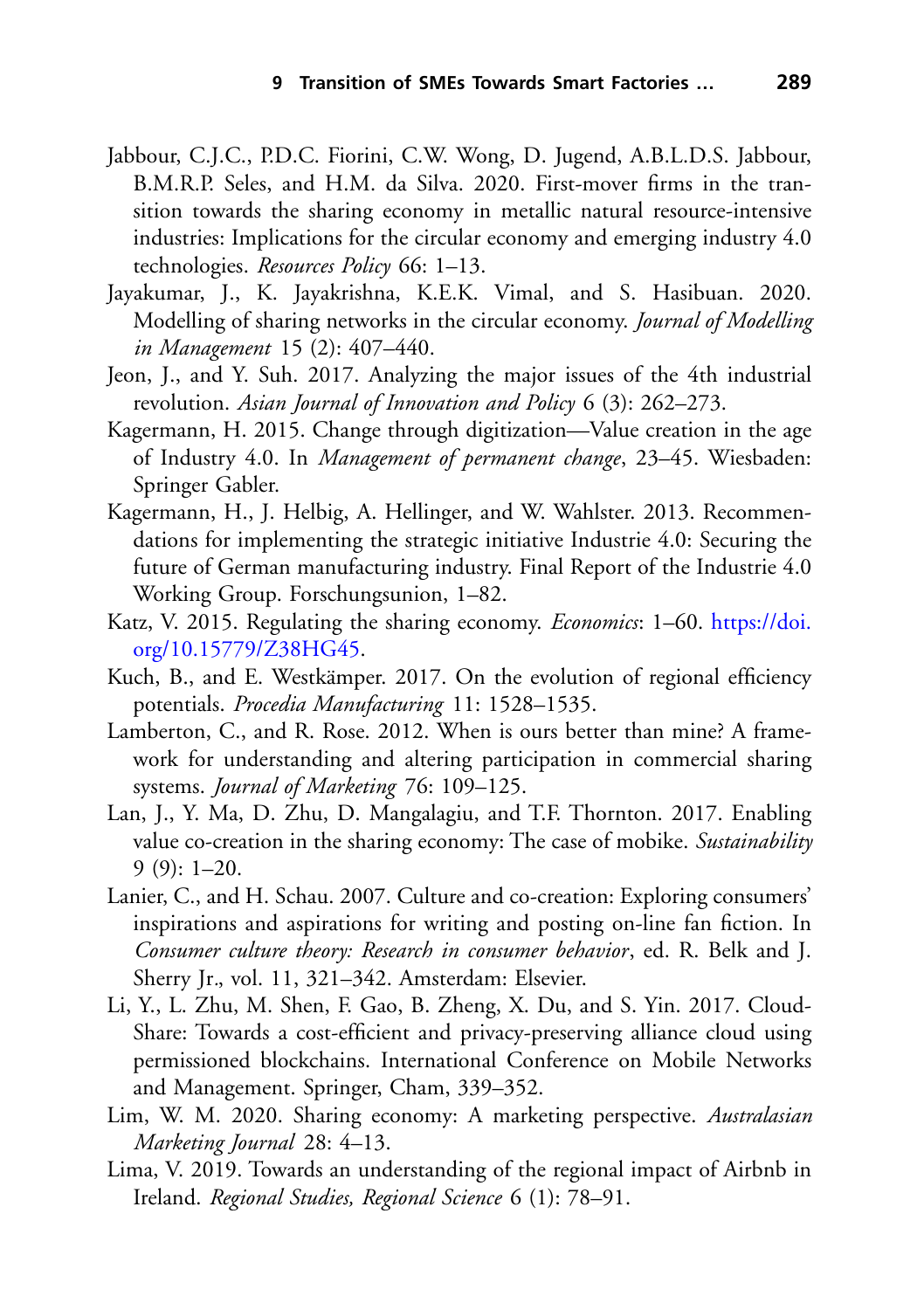- <span id="page-25-11"></span>Lobel, O. 2016. The law of the platform. *Minnesota Law Review* 101 (1): 87–96.
- <span id="page-25-5"></span>Luchs, M.G., K.S. Swan, and M.E.H. Creusen. 2016. Perspective: A review of marketing research on product design with directions for future research. *Journal of Product Innovation Management* 33 (3): 320–341.
- <span id="page-25-0"></span>Marr, B. 2016. Why everyone must get ready for the 4th industrial revolution. *Forbes Tech*. Available online: https://www.forbes.com/sites/bernardmarr/ [2016/04/05/why-everyone-must-get-ready-for-4th-industrial-revolution/#](https://www.forbes.com/sites/bernardmarr/2016/04/05/why-everyone-must-get-ready-for-4th-industrial-revolution/%237f6daba03f90) 7f6daba03f90. Accessed on 5 April 2016.
- <span id="page-25-6"></span>Martin, C.J., P. Upham, and R. Klapper. 2017. Democratising platform governance in the sharing economy: An analytical framework and initial empirical insights. *Journal of Cleaner Production* 166: 1395–1406.
- <span id="page-25-4"></span>Maslow, A.H. 1981. *Motivation and personality*, 1–354. Prabhat Prakashan.
- <span id="page-25-3"></span>Modrak, V. (ed.). 2017. *Mass customized manufacturing: Theoretical concepts and practical approaches*, 1–412. Boca Raton: CRC Press.
- <span id="page-25-12"></span>Mont, O. 2002. Clarifying the concept of product-service system. *Journal of Cleaner Production* 10: 237–245.
- <span id="page-25-14"></span>Myers, K., P. Berry, J. Blythe, K. Conley, M. Gervasio, D.L. McGuinness, et al. 2007. An intelligent personal assistant for task and time management. *AI Magazine* 28 (2): 47–61.
- <span id="page-25-8"></span>Nadeem, W., M. Juntunen, F. Shirazi, and N. Hajli. 2020. Consumers' value co-creation in sharing economy: The role of social support, consumers' ethical perceptions and relationship quality. *Technological Forecasting and Social Change* 151: 1–13.
- <span id="page-25-9"></span>Pham, T.T., T.C. Kuo, M.L. Tseng, R.R. Tan, K. Tan, D.S. Ika, and C.J. Lin. 2019. Industry 4.0 to accelerate the circular economy: A case study of electric scooter sharing. *Sustainability* 11 (23): 1–16.
- <span id="page-25-2"></span>Pine, B.J. 1993. *Mass customization*, vol. 17. Boston: Harvard Business School Press.
- <span id="page-25-7"></span>Posen, H.A. 2015. Ridesharing in the sharing economy: Should regulators impose Uber regulations on Uber. *Iowa Law Review* 47: 777–780.
- <span id="page-25-13"></span>Postigo, H. 2003. Emerging sources of labor on the Internet: The case of America Online volunteers. *International Review of Social History* 48: 205–223.
- <span id="page-25-10"></span>Prahalad, C.K., and V. Ramaswamy. 2004. Co-creation experiences the net practice in value creation. *Journal of Interactive Marketing* 18: 5–14.
- <span id="page-25-1"></span>Qin, J., Y. Liu, and R. Grosvenor. 2016. Changeable, agile, reconfigurable and virtual production. A categorical framework of manufacturing for Industry 4.0 and beyond. *Procedia CIRP* 52: 173–178.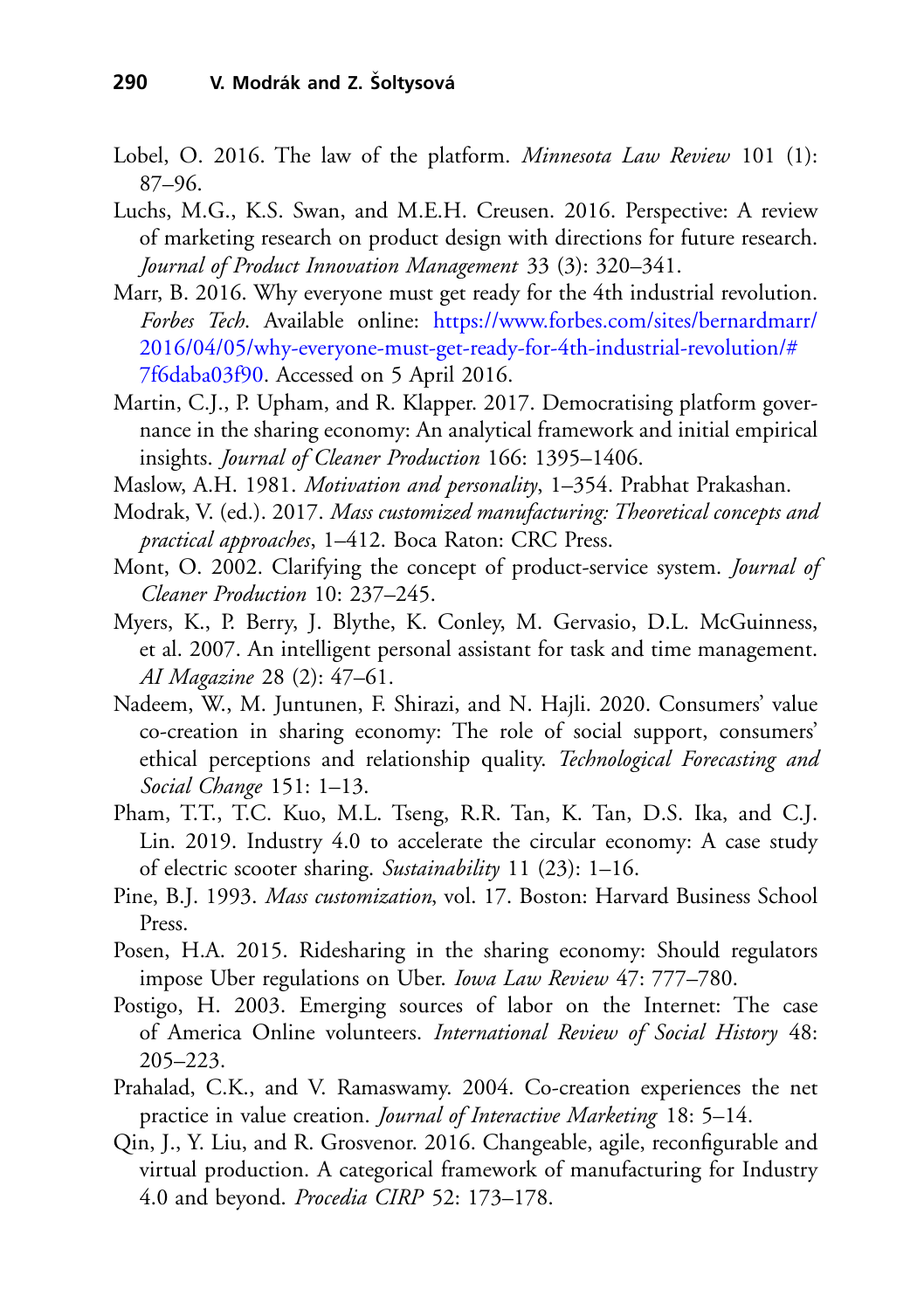- <span id="page-26-9"></span>Rauch, E., P. Dallasega, and D.T. Matt. 2017. Distributed manufacturing network models of smart and agile mini-factories. *International Journal of Agile Systems and Management* 10 (3–4): 185–205.
- <span id="page-26-10"></span>Romero, D., J. Stahre, T. Wuest, O. Noran, P. Bernus, P., A. Fast-Berglund, and D. Gorecky. 2016. Towards an operator 4.0 typology: A human-centric perspective on the fourth industrial revolution technologies. Proceedings of the International Conference on Computers and Industrial Engineering, 1– 11.
- <span id="page-26-6"></span>Seghezzi, F., and M. Tiraboschi. 2018. Italy's industry 4.0 plan: An analysis from a labour law perspective. *Journal of International and Comparative Labour Studies* 7 (1): 1–29.
- <span id="page-26-7"></span>Schor, J. 2014. Debating the sharing economy. *Journal of Self-Governance and Management Economics* 4 (3): 7–22 (October, [www.greattransition.org,](http://www.greattransition.org) Retrieved October 23, 2016).
- <span id="page-26-1"></span>Shuqair, S., D.C. Pinto, and A.S. Mattila. 2019. Benefits of authenticity: Postfailure loyalty in the sharing economy. *Annals of Tourism Research* 78: 1–15.
- <span id="page-26-8"></span>Stanoevska-Slabeva, K., V. Lenz-Kesekamp, and V. Suter. 2017. Platforms and the sharing economy: An analysis EU H2020 Research Project Ps2Share: Participation, privacy, and power in the sharing economy, 2017. *SSRN Electronic Journal* 2007: 1–92. [https://doi.org/10.2139/ssrn.3102184.](https://doi.org/10.2139/ssrn.3102184)
- <span id="page-26-0"></span>Stearns, P.N. 2015. *Debating the industrial revolution*, 1–176. London: Bloomsbury Publishing.
- <span id="page-26-2"></span>Sutherland, W., and M.H. Jarrahi. 2018. The sharing economy and digital platforms: A review and research agenda. *International Journal of Information Management* 43: 328–341.
- <span id="page-26-3"></span>Wefersova, J. 2020. Crowdworking: Jobs in the age of digitalization and platform economy. Vplyv Industry 4.0 na tvorbu pracovnych miest 2019, 448–453.
- <span id="page-26-5"></span>Yu, C., X. Xu, S. Yu, Z. Sang, C. Yang, and X. Jiang. 2020. Shared manufacturing in the sharing economy: Concept, definition and service operations. *Computers and Industrial Engineering* 146: 1–13.
- <span id="page-26-4"></span>Zheng, F., and Q. Song. 2019. Entropy maximization based capability allocation of clothing production enterprises in sharing economy. *IFAC-PapersOnLine* 52 (13): 211–216.